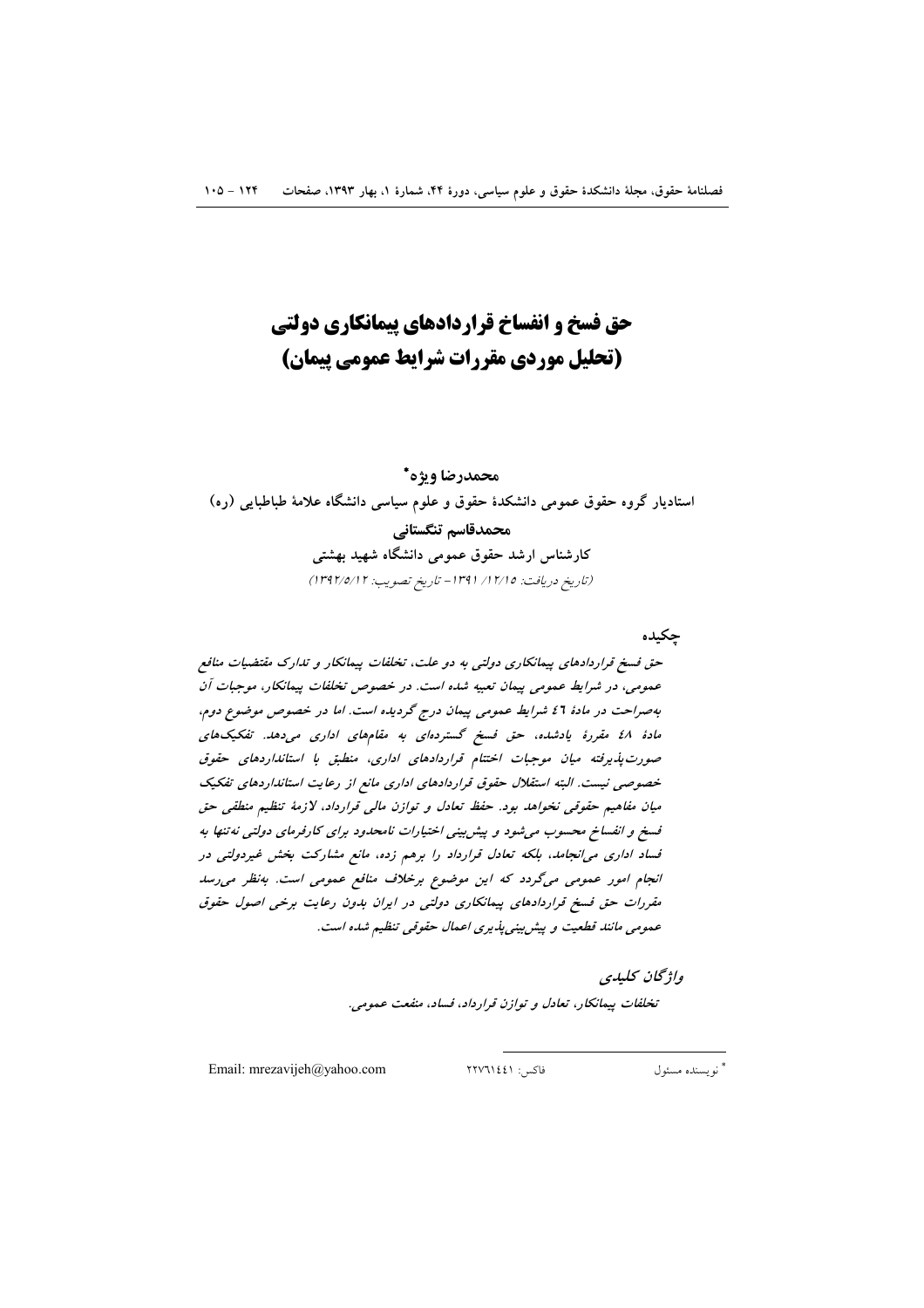#### مقدمه

بررسی و تحلیل حق فسخ و انفساخ قراردادهای اداری (Administrative Contracts)، مستلزم شناخت وضعیت حقوقی این قراردادها در نظام حقوقی است. در صورت شناسایی نظام حقوقی قراردادهای اداری، مستقل از نظام حقوق خصوصی، قواعد و احکام این رشته نیز خاص و اساساً تابع نظام حقوق عمومی میگردد. ازآنجا که قراردادهای پیمانکاری دولتی ناظر به ارائهٔ یک امر یا خدمت عمومی است، شایسته است تحلیل احکام و مقررات ناظر بر آن نیز در پرتو تأمین این منافع صورت پذیرد؛ زیرا اساساً هدف از تدوین نظام حقوق قراردادهای اداری،<sup>۱</sup> تأمین منافع عموم<sub>ی</sub> بوده که متفاوت با مقتضیات حقوق خصوصی است. پرسشهای زير در اين مقوله قابل طرح هستند:

١. أيا نظام حقوقي حاكم بر قراردادهاي پيمانكاري دولتي در ايران، مستقل از نظام حقوق قرار دادهای خصوصی است؟

۲. آیا موجبات حق فسخ و انفساخ قراردادهای پیمانکاری دولتی در نظام حقوقی ایران، در راستای تأمین منافع عمومی (Public Interests) قرار دارد؟

۳. مقررات شرایط عمومی پیمان<sup>۲</sup> در مبحث پایانی قرارداد (بهخصوص موجبات حق فسخ) تا چه اندازه مانع از وقوع فساد میگردد؟

این نوشتار درصدد یافتن پاسخ به این پرسشها با توجه به فرضیههای زیر است: ١. عناصري از استقلال نظام حقوق قراردادهاي اداري در حقوق ايران وجود دارد.

۲.سازوکارهایی برای تأمین منافع عمومی در مقررات مربوط (ش.ع.پ.) تعبیه شده است.

۳. مقررات ش.ع.ب. در تلاش برای حفظ منافع عمومی اختیارات گستردهای به مقامات دولتي داده است.

در پاسخ به پرسشهای یادشده، مقالهٔ حاضر در سه بخش ارائه خواهد شد: بند نخست، به اختصار به بررسی جایگاه نظام حقوق قراردادهای اداری در نظام حقوقی ایران میپردازد. بندهای دوم و سوم بهترتیب به بررسی و تحلیل موجبات حق فسخ و انفساخ قراردادهای ييمانكاري دولتي مطابق ش.ع.ب. اختصاص دارد.

۱. برخلاف گذشته که دولتها مستقیماً خود امور عمومی را انجـام مـیدادنـد، هـماکنـون بـه سـمت کوچـکشـدن در حـال حرکتاند؛ بهگونهای که صرفاً به تنظیم و اعمال نظارت بر ارائهٔ خدمات و امور عمومی می,پردازند (Regulatory State). قرارداد، یکی از ابزارهای واگذاری این امور به بخش غیردولتی است. بهاین ترتیب، قرارداد وارد حوزهٔ عمومی میشود و بـه عنوان یک ابزار اجتماعی برای مداخله و نظارت دولت عمل میکند (طباطبائیمؤتمنی، ۱۳۸۴، ص ۱۰۰). ۲. از این پس بهاختصار، «ش.ع.پ.» ذکر می شود.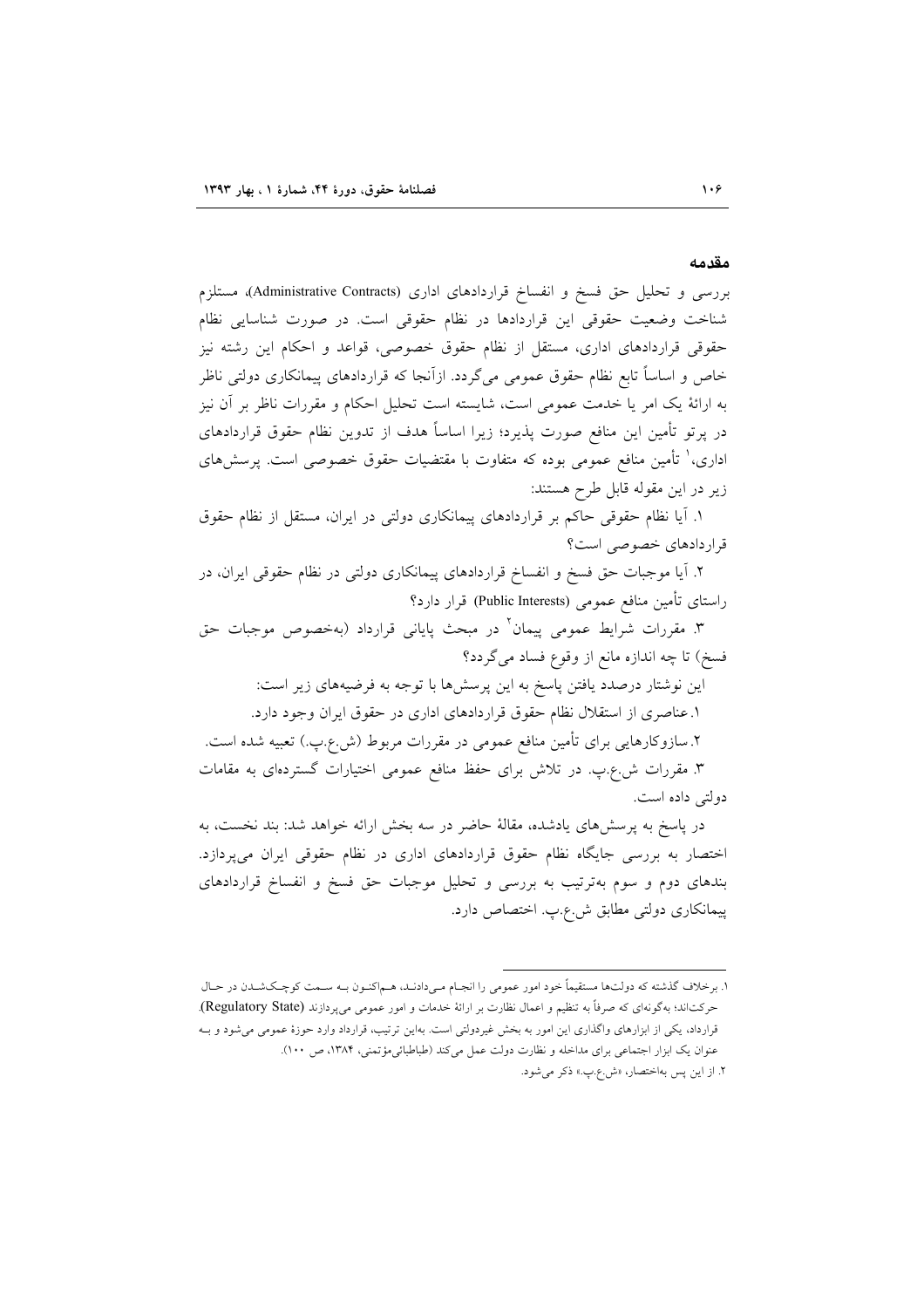۱. جایگاه نظام حقوق قراردادهای اداری در نظام حقوقی کنونی ایران در این قسمت به بررسی امکان شناسایی نظام حقوقی مستقل قراردادهای اداری، متفاوت با احکام و قواعد حقوق خصوصی، در سه سطح هنجاری، ساختاری و رفتاری میپردازیم.

## الف) سطح هنجاري

بررسی و تحلیل مفاهیم حقوقی در نظامهای حقوقی نوشته، در گام نخست با توجه به قوانین و مقررات حاکم بر اَن موضوع صورت میپذیرد. پرسش این است که اَیا قوانین و مقررات خاصی بر قراردادهای اداری ایران حاکم است؟ بهطور کلی، هیچ قانون عامًی برای تدوین اصول، قواعد و احكام قراردادهاى ادارى در نظام حقوقى ايران بهتصويب نرسيده است. برخلاف حقوق خصوصی که احکام آن به تفصیل در قانون مدنی و قانون تجارت و دیگر قوانین مندرج است، قوانین و مقررات حاکم بر قراردادهای اداری به صورت جزئی و ناقص برای مثال در قالب قانون برگزاری مناقصات، قانون منع مداخلهٔ کارمندان دولت در معاملات دولتی، برخی مواد قانون محاسبات عمومی، شرایط عمومی پیمان و آییننامهها و بخشنامههای ناظر به آن قابل بررسی است.

یکی از معضلات حقوق قراردادهای اداری در ایران، یافتن قانون حاکم است. این مسئله از نبود اندیشهٔ منسجمی در خصوص تدوین اصول و قواعد این رشته در ایران حکایت دارد. درواقع، با طرح مشكل يا معضل و ياسخگو نبودن احكام و قواعد حقوق خصوصي، بهطور خاص و مصداقی به حل آن پرداخته شده است؛ بدون آنکه انسجام این قوانین و مقررات يراكنده مدنظر بوده باشد.

یکی از مؤلفههای قراردادهای اداری، حاکمیت احکام و مقررات خاص است که متفاوت با احکام و مقررات حقوق خصوصی است (انصاری، ١٣٧٧، صص٣٦-٦٢). علت این موضوع نیز آن است که قراردادهای خصوصی میان دو طرف (با هر تعداد) منعقد میشود و درصدد تقسیم منافع حاصل میان آن دو طرف است؛ حال آنکه در قراردادهای اداری افزونبر شخص حقوق عمومي (طرف دولتي) و طرف ديگر (در بيشتر موارد، بخش خصوصي)، عنصر سومي نيز دخالت دارد و آن «مردم» هستند. اساساً هدف از انعقاد این قراردادها، تأمین منافع عمومی است که در نتیجه، احکام و قواعد حاکم در حقوق خصوصی، کاملاً پاسخگوی اقتضائات این رابطهٔ سهطرفه نیست. این اصول و احکام خاص در قالب قوانین و مقررات متعددی در ایران بهچشم مي خورد كه البته در تمامي زمينهها نيز ارائهٔ طريق نمي نمايد. به استناد مادهٔ ۲۳ قانون برنامه و بودجهٔ مصوب ۱۳۵۱ش، هیئت عامل سازمان برنامه و بودجه اقدام به تصویب شرایط عمومی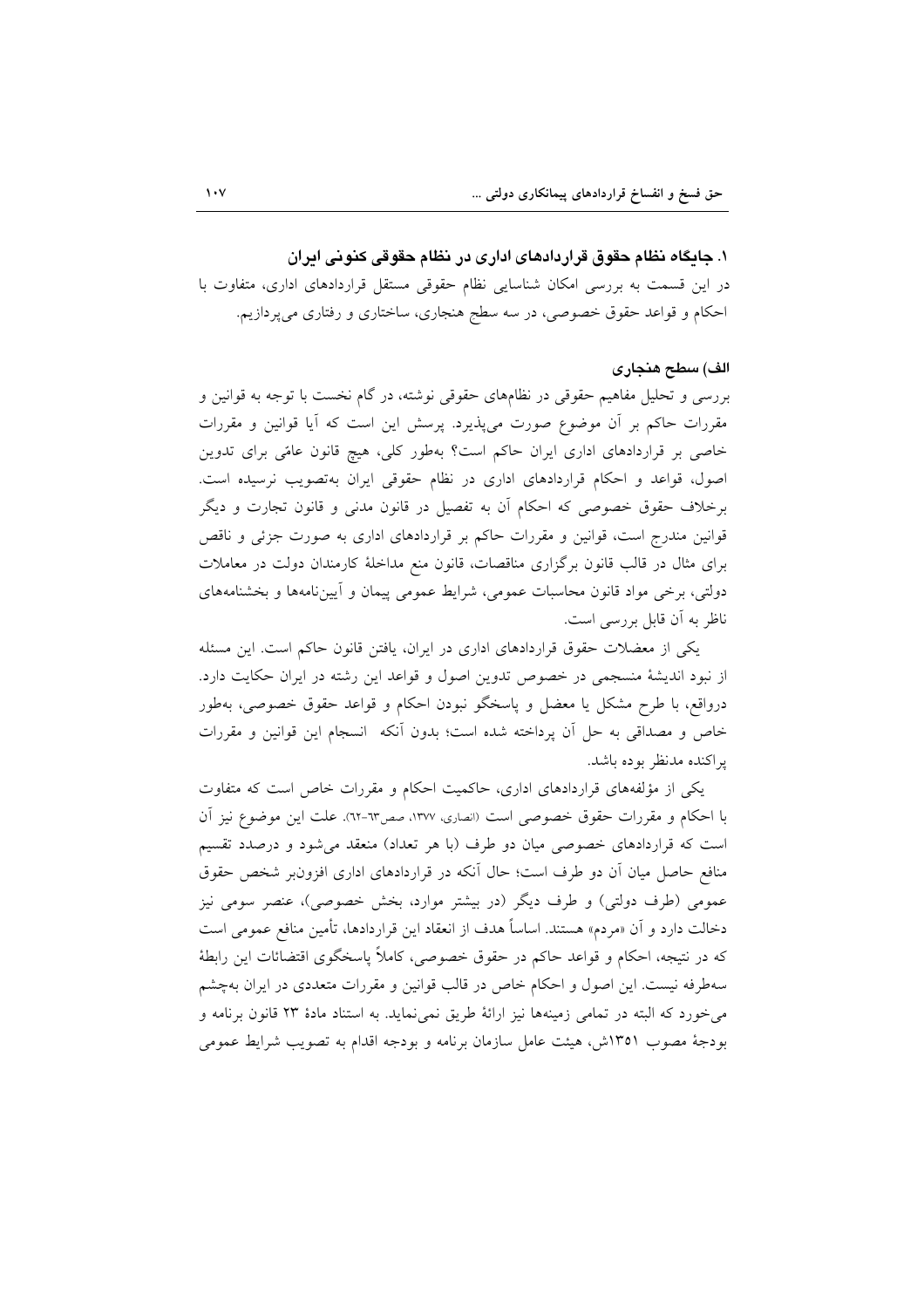پیمان برای تدوین اصول کلی و شرایط عمومی قراردادهای مربوط به طرحهای عمرانی نمود. ٰ مرجعیت این شرایط بهگونهای است که حتی در قراردادهایی که قانوناً الزامی به پیروی از این شکا وجود ندارد نیز به دلیل نظارتهای دیوان محاسبات کشور و سازمان بازرسی کل کشور، در عمل از الگوی این مصوبه پیروی می شود. البته این مصوبه به تنظیم تمامی امور قراردادی نمی پردازد و در عمل دست مقامهای اداری را در زمینههای دیگر باز می گذارد.

#### ب) سطح ساختاری

یکی از مؤلفههای شناسایی نظام حقوقی خاص، تدارک ساختارهای مستقل( Independent Structure) در آن زمینه است.<sup>۲</sup> در واقع، این رکن تکمیلکنندهٔ رکن قبلی است که مطابق آن، احکام و قواعد خاصی بر این رشته حاکم است.

یکی از موانع شناسایی نظام حقوق قراردادهای اداری در ایران، نبود مراجع اختصاصی رسیدگی کننده به اختلافات ناشی از آن قراردادهاست. دیوان عدالت اداری که مصداق بارز دادگاه اختصاصی اداری در ایران محسوب می شود، صلاحیت رسیدگی به این قراردادها را ندارد (مستنبط از مادهٔ ۱۰ و ۱۲ قانون تشکیلات و آیین دادرسی دیوان عدالت اداری). در نتیجه، محاکم عمومی دادگستری مانند اختلافات ناشی از قراردادهای خصوصی، به اختلافات ناشی از قراردادهای اداری نیز رسیدگی میکنند.<sup>۳</sup> نگرش قضات این محاکم با قواعد و احکام حقوق خصوصی تکوین یافته و با مقتضیات خاص حقوق عمومی ناآشناست. درنتیجه، تفسیر قضایی نیز مطابق قواعد تفسیری حقوق خصوصی و فارغ از توجه به مقتضیات منافع عمومی خواهد بود. هماکنون، نظام حقوق قراردادهای اداری در ایران به آن اندازه از بالندگی نرسیده است تا قانونگذار را مجاب کند که مرجع خاصی را برای رسیدگی به اختلافات ناشی از آن تعيبه نمايد.

۱. این مصوبه را سال@ای بعد سازمان مدیریت و برنامهریزی کشور اصلاح کرد و هم|کنون فرم بیشتر قراردادهای اداری محسوب مي شود.

۲. بهطوری که غنای نظام حقوق قراردادهای اداری در نظامی چون فرانسه، ناشی از رویهٔ قضایی دادگاههای رسیدگیکننده به اختلافات مربوط بوده است. درواقع، رويهٔ قضايي بهتدريج اصول و قواعدي را بهوجود مي∫ورند که به ايجاد نظام حقوقي مستقلی در آن حوزه می|نجامد. نقش شورای دولتی (Conseil d'Etat) در تکوین نظام حقوق قراردادهای اداری در این کشور، انکارناپذیر است. اهمیت نقش این رویهٔ قضایی بهگونهای است که یکی از نویسندگان حقوق قراردادهای اداری در ایران، با مشابهسازی مؤلفههای قراردادهای اداری با نظام فرانسه، یکی از ارکان قراردادهای اداری را صلاحیت دادگاهها و مراجع اختصاصی در رسیدگی به اختلافات ناشی از تفسیر، تعبیر و اجرای این قراردادها دانسته است (انصاری، ۱۳۷۷،  $(T - T^*)$ صص

۳. به موجب اصل ۱۵۹ قانون اساسی جمهوری اسلامی ایران «مرجع رسمی تظلمات و شکایات، دادگستری است».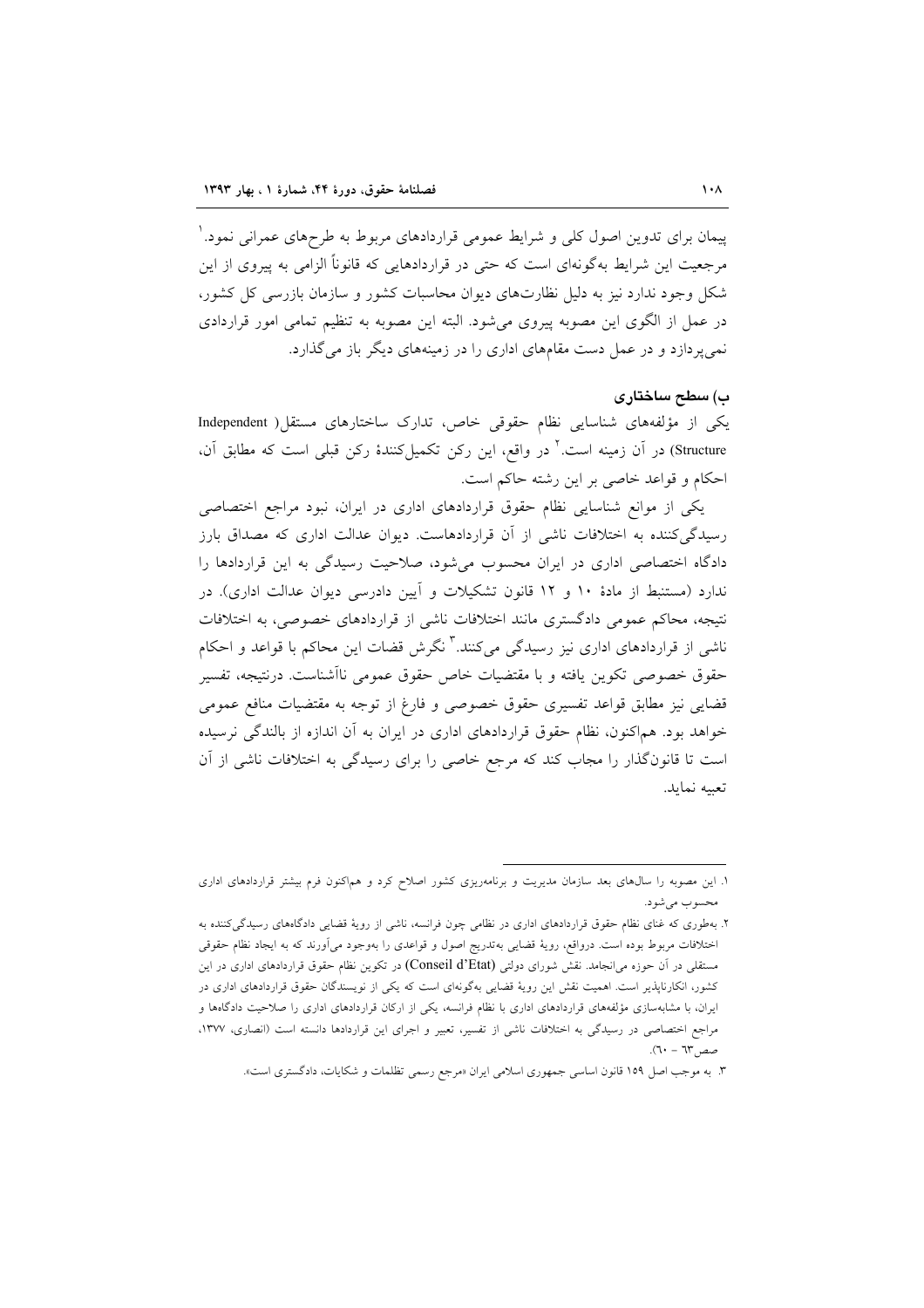#### ج) سطح رفتاری

با توجه به نبود قوانین و مقررات عام و ناکارآمدی قوانین و مقررات پراکندهٔ موجود و نیز کمبود مراجع اختصاصی رسیدگی کننده به اختلافات ناشی از قراردادهای اداری، نمی توان انتظار چندانی از رویهٔ موجود داشت. اگرچه در چنین شرایطی، رویه می تواند سنگ بنای نخستین قواعد را بنا نهد، ولی به علت نبود مبانی نظری حقوق قراردادهای اداری در ایران، رویه نیز راهگشا نخواهد بود. گفتنی است در سطح رفتاری نیز توجه به مقتضیات خاص رسیدگی به اختلافات قراردادهای اداری از سوی مراجع رسیدگی کننده نادیده گرفته شده است و آنچه بیشتر در این رسیدگیها بهچشم میخورد، رعایت دقیق مقررات قانونی موجود بوده است. ٰ اگرچه مفهوم قراردادهای اداری در نظام حقوقی ایران کاملاً شناسایی نشده است، اما نباید از تمسک به قوانین و مقررات موجود برای ارائهٔ تعبیر و تفسیری خاص که مطابق با مقتضیات عمومی باشد، غافل ماند. باید از حداقل۵عای موجود حداکثر بهره را جست و آنها را بهنحوی بهکار بست که مطابق روح کلی حاکم بر آن امر باشد. هماکنون قواعد پراکندهای در خصوص تنظیم قراردادهای اداری در ایران وجود دارد و می توان آنها را تلفیقی از احکام ترجیحی و امتیازی (مثل عمل حاکم)، احکام قانونی و آییننامهای (مانند مقررات ش.ع.پ.) و احکام عادی (عمومات قانون مدنی) دانست (انصاری، ١٣٧٧، ص٧٧). بهاین ترتیب، در صورت سکوت مقررات اداری، باید به مقررات قانون مدنی مراجعه نمود (در تأیید این نظر، رک سنجابی، ٢٤٢١، ص ٢٢٨).

## ۲. بررسی و تحلیل موجبات حق فسخ قراردادهای پیمانکاری دولتی

مطابق قاعدهٔ اصالهٔاللزوم، قراردادهایی که بهطور صحیح منعقد شوند، لازمٖالوفا بوده، هیچ یک از طرفین نمیتوانند رأساً آن را برهم زنند (محقق داماد، ۱۳۸۷، صص۱۷۳-۱۷۲)؛ مگر آنکه به علت قانوني، حق فسخ ايجاد شده باشد يا طرفين با رضايت أن را اقاله كنند (مادهٔ ٢١٩ قانون مدني). اما، آیا این قاعده در قراردادهای اداری نیز حاکم است؟ آیا شناسایی نظام حقوقی مستقل برای قراردادهای اداری، مانع از پذیرش و اعمال این قاعده نمیگردد؟ برای پاسخ گفتن به این یرسشها باید به قوانین و مقررات موجود مراجعه کرد و حکم کلی را از آنها برداشت نمود. با توجه به مقررات ش.ع.ب.، می توان ماهیت قراردادهای اداری را لازمجایز دانست؛ از طرف دولتی، جایز و از جانب پیمانکار، لازم. مادهٔ ٤٨ ش.ع.پ. حق فسخ گستردهای را به مقام اداری

۱. به دیگر سخن، دغدغهٔ اصلی قضات در رسیدگی به اختلافات ناشی از این قراردادها، رعایت قوانین و مقررات حاکم، فارغ از اقتضائات خاص حاکم بر آن است. مفاهیم منفعت عمومی، خدمات عمومی، استمرار خدمات عمومی، مصلحت عمومی

که از مهمترین مفاهیم حقوق عمومی است، در این رسیدگیها جایگاهی ندارد (برای مطالعه بیشتر، ر.ک. بازگیر، ۱۳۸٤).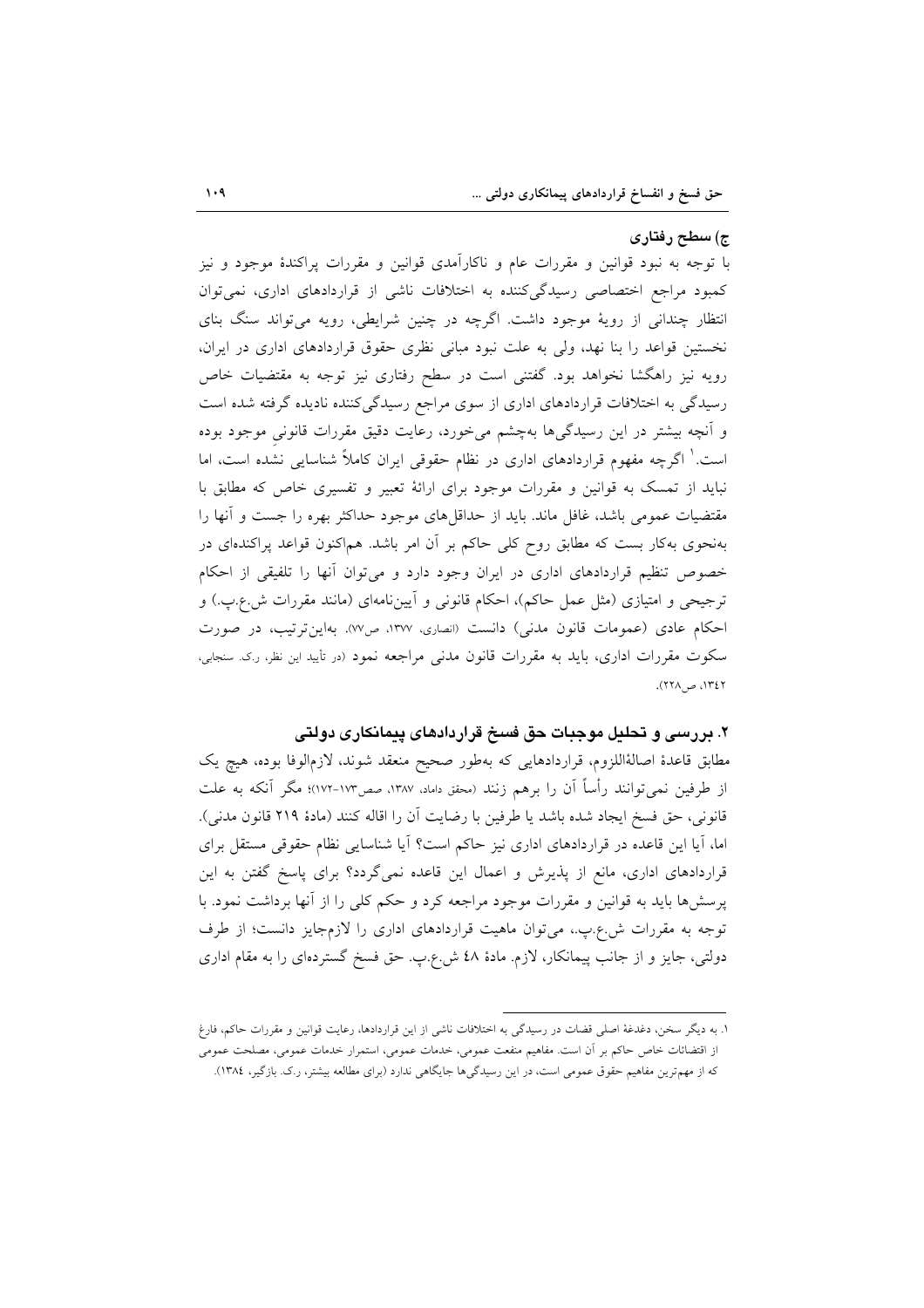واگذار می کند، اما پیمانکار جز در موارد اندک و مشخص، توانایی پایانبخشیدن به پیمان را ندار د.

بهطور کلی حق فسخ کارفرمای دولتی به دو نوع تقسیم میشود: الف) حق فسخ به علت تخلفات پیمانکار؛ ب) حق فسخ بنابر مقتضیات عمومی. در شکل اول، برای جلوگیری از ورود ضرر بیشتر بهعلت وقوع تخلفات پیمانکار، کارفرما قادر به فسخ پیمان و ارجاع آن به پیمانکار دیگری است. شکل دوم، بیشتر ناظر به مواردی است که اساساً ارجاع کار عمومی به پیمانکار برخلاف منفعت عمومی فرض میشود و یا حق فسخ مندرج در مادهٔ ٤٦ برای پایاندادن به قرارداد ييمانكار متخلف كافي نيست. البته حفظ تعادل و توازن مالي(Financial Balance) قراردادها، به هنگام تنظیم اختیارات کارفرمای دولتی ضروری است (طباطبائی وتمنی، ۱۳۷٤، صص٢٥٦-٣٥٥؛ حبيبزاده، ١٣٩٠، ص١٣٧٢؛ هاشمي، ١٣٨٥، ص٢٥).

#### الف) حق فسخ قرارداد پیمانکاری دولتی به علت تخلفات پیمانکار

حق فسخ یا خیار فسخ، اختیاری است که شخص به موجب قانون یا قرارداد، در برهم زدن معامله دارد (کاتوزیان، ۱۳۸۷(ب)، صص٥٢-٥١). در این قسمت، قواعد حقوق عمومی و خصوصی شباهت فراوانی دارند. تنها امتیاز قراردادهای اداری، ناظر بر اجرای حق است که بررسی خواهد شد. طرفین با رضایت یکدیگر و با رعایت قوانین و مقررات حاکم بر موضوع، قراردادی منعقد میکنند که به موجب آن، هر یک متعهد بر امری میشوند. نقض تعهدات یک طرف، برای طرف مقابل حق حبس ایجاد میکند؛ بهنحویکه تا زمانی که آن طرف به تعهدات خود عمل نکند، طرف دیگر نیز از انجام تعهدات قراردادی خویش معاف میگردد. راهکار دیگر در خصوص جلوگیری از کارشکنی و نقض تعهدات، تدارک وجه التزام در قرارداد است. مراجعه به دادگاه و درخواست الزام طرف مقابل به انجام تعهدات، راه دیگری است که در صورت نقض تعهدات بهكار مي∫يد. هنگامي كه زمانْ قيد انجام تعهد است، زمان به اندازهای اهمیت می یابد که اجرای راهکارهای یادشده بی|رزش خواهد شد و اطالهٔ دادرسی نیز به این مشکل دامن می;ند (حدمتگزار، ۱۳۸۷، صص۱۸۵-۱۸٤). بنابراین، طرفین به عنوان راهحل قراردادی برای پایاندادن به قرارداد برای نقض تعهدات، حق فسخ در صورت بروز تخلف از انجام تعهدات قراردادی را پیش بینی می نمایند. به موجب قانون مدنی، صرف وقوع تخلف از انجام تعهد در قراردادهای خصوصی، مجوزی برای فسخ قرارداد تلقی نمیشود.<sup>\</sup>

۱. مواد ۲۳۷ تا ۲٤۰ قانون مدنی، ناظر به تخلف از شرط فعل مندرج در قراردادهای خصوصی است که به موجب آن، در صورت تخلف از انجام تعهدات، ابتدا باید از دادگاه اجبار متعهد به انجام تعهد را درخواست نمود، در صورت انجام ندادن تعهد، متعهدله خود می تواند موضوع تعهد را انجام داده یا از سوی دیگری به هزینهٔ متعهد آن را بهانجام برساند و در نهایت،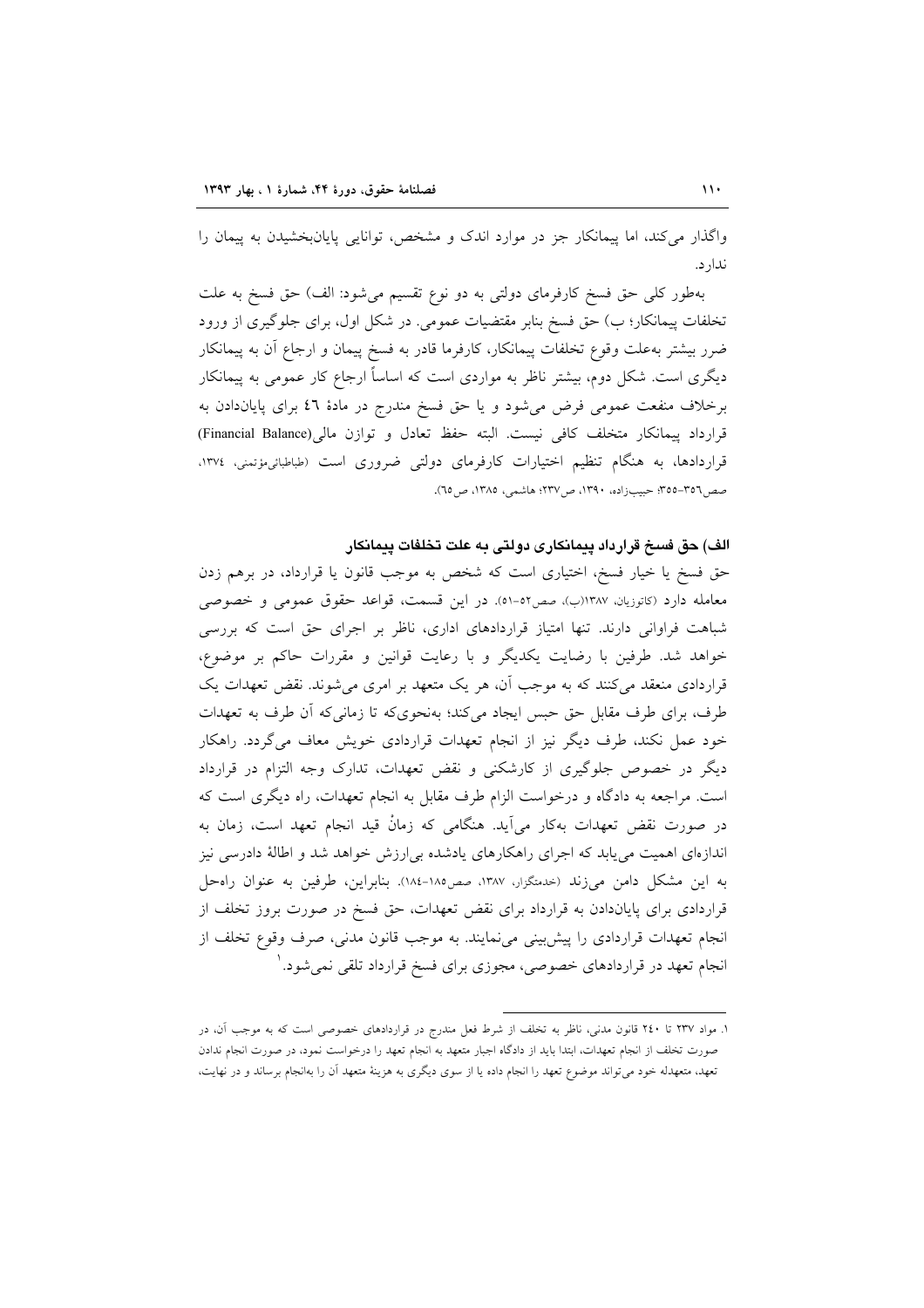مطابق ش.ع.بِ.، بهصرف وقوع تخلفاتي از سوى پيمانكار، كارفرما قادر به فسخ پيمان است (ماده ٤٦ ش.ع.ب) و در اين خصوص، احتياجي به مراجعه به دادگاه ندارد. اين موضوع یکی از مظاهر قدرت عمومی اداره بهشمار می اید. موجبات حق فسخ به موجب این ماده عبارت اند از:

۱. تأخیر در تحویل گرفتن کارگاه از جانب پیمانکار برای مدتی بیش از ۳۰ روز.

پس از انعقاد پیمان، لازمهٔ شروع کار، تحویل گرفتن کارگاه از کارفرمای دولتی است. کارفرما موظف است در تاریخ تعیین شده برای تحویل گرفتن کارگاه اقدام نماید، تأخیر بیش از ۳۰ روز در تحویل گرفتن موجب ایجاد حق فسخ برای کارفرما می شود. البته این مدت در شرایط عادی (نه فورس ماژور) ملاک عمل خواهد بود. ترک فعل ارادی پیمانکار، حاکی از كاهلي و سستي وي از همان آغاز كار است. البته اعمال اين حق نياز به حزم و احتياط دارد و لازم است به شرایط خاص پیمانکار نیز توجه شود.

۲. تأخیر در ارائهٔ برنامهٔ زمانی تفصیلی به مدت بیش از نصف مهلت تعیینشده برای ارائهٔ آن.

این بند نیز همچون بند پیش، تأخیر را عامل فسخ میداند. دلیل وجود انعطاف در ارائهٔ این برنامه'، توجه به طرحهای بزرگ و طولانیمدت و لزوم انجام بررسیهای بیشتر برای تهیهٔ این برنامه با توجه به ابعاد طرح است. شایسته بود در خصوص طرحهای با مدت ارائهٔ بیش از ۳۰ روز، مهلتی متفاوت درنظر گرفته می شد، زیرا ممکن است مهلت ارائهشده به میزانی طولانی باشد که حتی نیمی از آن نیز موجب ورود خسارت به بخش دولتی گردد.

۳. تأخیر در تجهیز کارگاه برای شروع عملیات پیمان به مدت بیش از نصف مدت تعیین شده در موافقتنامه؛ مشروط به دادن پیش پرداخت از جانب کارفرما.

ییمانکار برای تجهیز کارگاه باید از منابع مالی کافی برای خرید، نصب و راهاندازی تجهیزات و تأسیسات لازم برخوردار باشد و درصورتی که مبلغ پرداختی بهوسیلهٔ کارفرما، كمتر از حد مقرر باشد، حق فسخى ايجاد نخواهد شد. ديگر آنكه لازم بود در اين بند نسبت به مدت تأخیر تمایز ایجاد می شد که در هر صورت، دورهٔ تأخیر برای مثال از یک ماه بیشتر

در صورت امکاننایذیر بودن انجام تعهد بهوسیلهٔ شخصی به جز متعهد، متعهدله قادر به فسخ قرارداد خواهد بود. در خصوص اينكه آيا اين فرآيند در خصوص تعهدات اصلى قرارداد نيز لازم|لاتباع است يا خير، دو نظر وجود دارد: گروه اول قائل به استقرار نیافتن حق فسخ در این موارد است (شهیدی، ۱۳۸۹، ص۱۸۷). گروه دوم، مقررات مربوط به حق فسخ در شروط ضمن عقد را به تعهدات اصلی پیمان نیز تسری میدهد (کاتوزیان، ۱۳۸۷(الف)، ص۲۱٦).

۱. برنامهٔ تفصیلی باید براساس نقشههای موجود و طبق نظر مهندس مشاور تهیه و ظرف یک ماه از تاریخ مبادلهٔ پیمان یا مدت دیگری که در اسناد و مدارک پیمان تعیین شده است، به مهندس مشاور تسلیم گردد تا پس از تصویب کارفرما به وی ابلاغ شود (بند ب مادهٔ ۱۸ ش.ع.پ.).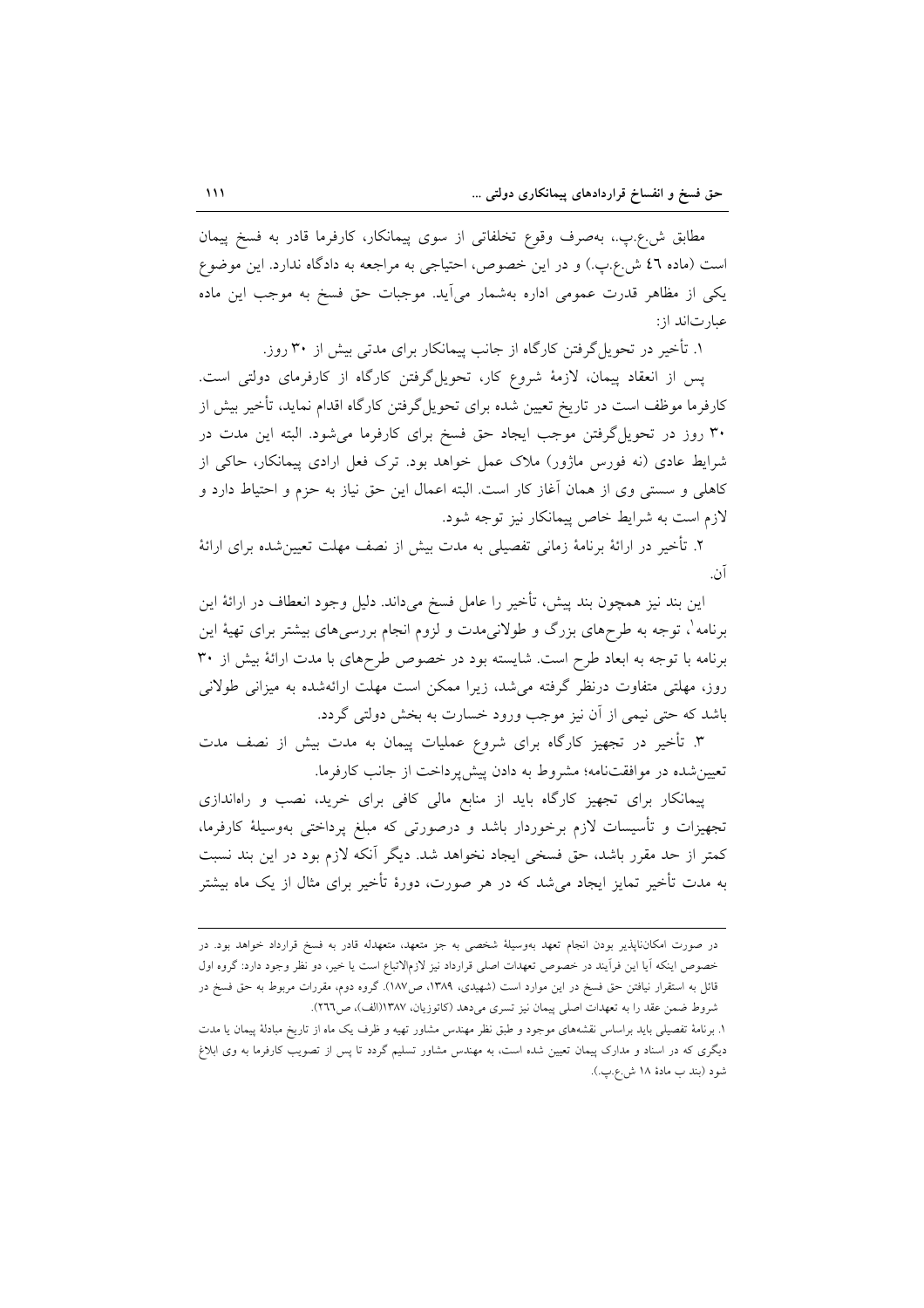نشود؛ زیرا در شرایط کنونی امکان طولانی شدن دورهٔ تأخیر که به ایجاد حق فسخ نیانجامد، و جو د دار د.

٤. تأخير در شروع عمليات پيمان، بيش از يکدهم مدت اوليهٔ پيمان يا دو ماه؛ هر کدام که كمتر باشد.

بهنظر می رسد شرط دو ماه یا یکدهم مدت اولیهٔ پیمان بهخصوص دربارهٔ قراردادهای بلندمدت کافی نباشد. تأخیر شروع کار بهمدت دو ماه، گرچه حق دریافت خسارت را محفوظ نگاه میدارد، اما حاکی از کاهلی و سستی پیمانکار در انجام عملیات پیمان است.

٥. تأخیر در اتمام هریک از کارهای موضوع برنامهٔ تفصیلی، بیش از نصف مدت تعیین شده برای آن کار، با توجه به مادهٔ ۳۰.

این شرط در صورتی مجری است که در خصوص تعهدات طرفین تغییر خاصی ایجاد نگردد؛ همچنین قوهٔ قاهره یا فعل کارفرما موجب تأخیر نشده باشد. به موجب این بند، حق فسخ در صورتی استقرار میbبابد که همهٔ شرایط لازم برای انجام تعهدات پیمانکار فراهم باشد و صرفاً تقصیر وی مانع از انجام امور گردد.

٦. تأخیر در اتمام کار بهمدت بیش از یکچهارم مدت پیمان، با توجه به مادهٔ ۳۰.

اگرچه تأخیرهای پیمانکار به موجب بندهای قبل تا نصف دورهٔ تعیینشده، حق فسخ ایجاد می نمود، اما در صورت ایجاد تأخیرهایی کمتر از سقف تعیین شده، امکان جبران آن به روشهایی از قبیل افزایش تعداد کارگران، افزایش ساعات کار، انجام کار به صورت سه شیفت وجود دارد. مجموع تأخیرهای کارفرما در هر صورت نباید از یکچهارم مدت پیمان بیشتر شود؛ در غیر این صورت برای کارفرما حق فسخ ایجاد می گردد.

۷. أغاز نكردن كار پس از رفع وضعيت قهري و ابلاغ شروع به كار از سوي كارفرما.

در خصوص میزان تأخیر پیمانکار، شرطی قید نشده است. ضروری بود در این خصوص نیز مانند دیگر موجبات حق فسخ، مدت خاصی برای ایجاد حق فسخ کارفرمای دولتی تدارک دیده میشد. پیشنهاد میشود برای تأخیرهای بیش از ۱۵ روز، حق فسخ ایجاد گردد. این مدت بهاندازهای هست که پیمانکار تدارک آغاز عملیات پیمان را ببیند و از سوی دیگر آن قدر طولاني نيست كه به ورود ضرر به كارفرما منجر گردد.

٨. بدون سرپرست گذاشتن کارگاه یا تعطیل کردن کار بدون اجازهٔ کارفرما، بیش از ١٥ روز.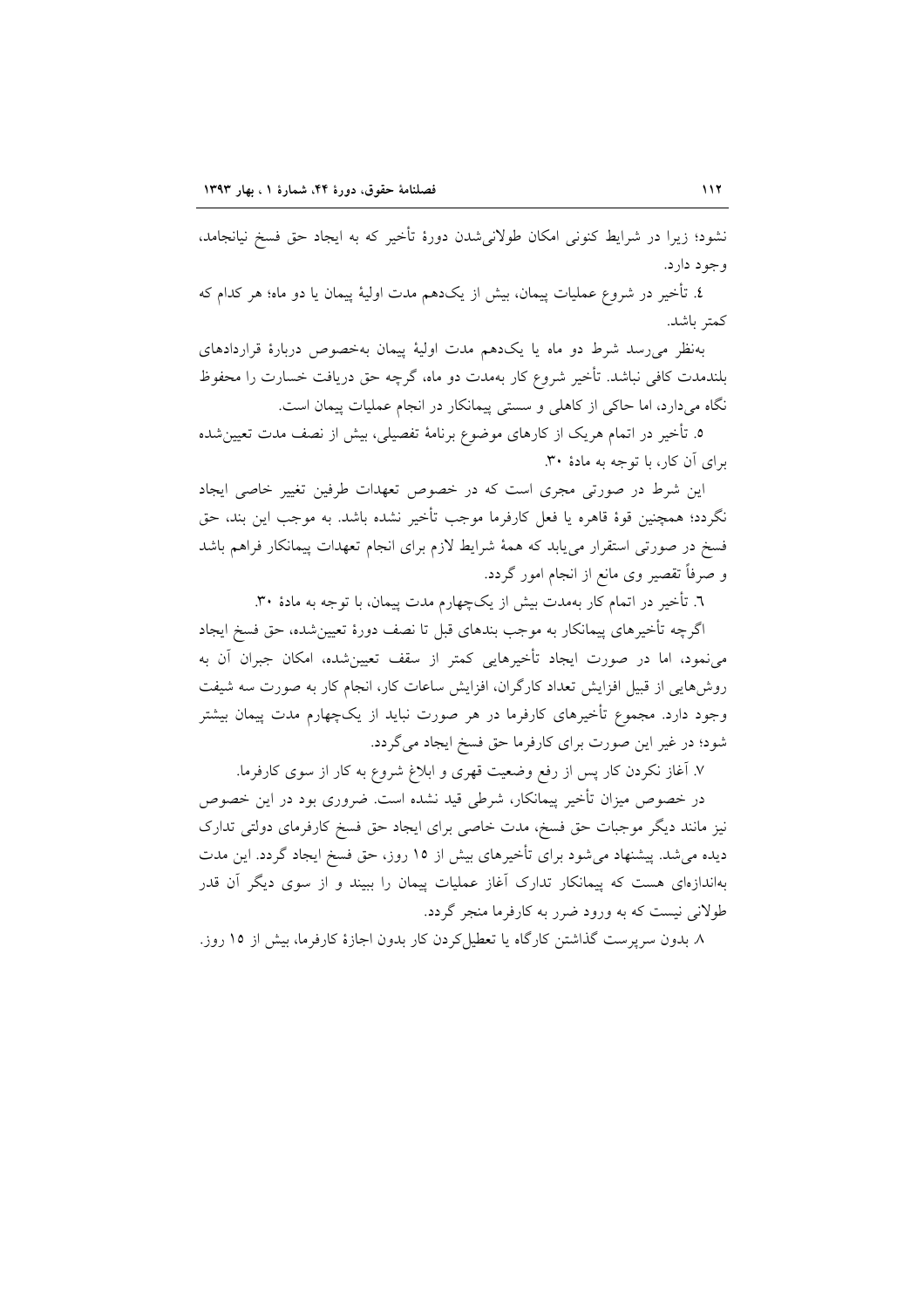درصورتی که پیمانکار بخواهد کارگاه را برای مدتی بیش از ۱۵ روز بدون سرپرست ٔ بگذارد، گرفتن اجازه از کارفرما ضروری است. شایسته است در این شرایط، تعیین سرپرست موقت یا الزام پیمانکار به حضور در محل کارگاه ضروری تلقی گردد تا نبود سرپرست برای مدت طولانی خللی به جریان امور وارد نکند. البته درصورتی که کارفرمای دولتی بدون دلایل موجه با درخواست وی موافقت نماید، او نیز مصون از مسئولیت نخواهد بود (اسماعیلی هریسی، ۱۳۸٤، ص۳٤۸؛ به تعبیر دیگر، توجه به مقتضیات منفعت عمومی در خصوص پذیرش درخواست پیمانکار ضروری بهنظر میرسد.

تعطیل کردن کارگاه بدون اجازهٔ کارفرما و بدون ارتکاب تقصیر از جانب کارفرما در انجام تعهدات قراردادىاش يا وقوع شرايط فورس ماژر، نقض تعهدات قراردادى پيمانكار تلقى می شود، زیرا این اقدام از تمایل نداشتن وی به انجام امور پیمان و یا حداقل پایان نیافتن بهموقع آن حکایت دارد. در این شرایط نیز موجه و معقول بودن دلایل (Reasonableness) ضرورری بەنظر مىرسد.

۹. انجام ندادن دستور مهندس مشاور مبنی بر اصلاح کارهای معیوب.

در شرایطی که پیمانکار نسبت به اصلاح کارهای معیوب اقدام نمی کند، مهندس مشاور ٔ می تواند نسبت به اصلاح اقدام کند (بند د مادهٔ ۳۲ ش.ع.پ.) و در صورت تکرار بی توجهی به اخطار مهندس مشاور برای اصلاح کارهای معیوب، کارفرما حق فسخ پیمان را خواهد داشت. در نتیجه، تحقق حق فسخ وابسته به حداقل دو بار استنکاف پیمانکار از اصلاح امور معیوب مطابق دستور مهندس مشاور است، زیرا این میزان حداقل لازم برای احراز خودسری پیمانکار تلقی می شود و صرفاً با یک مرتبه استنکاف، حق فسخ ایجاد نمی گردد.

۱۰. تأخیر بیش از یک ماه در پرداخت دستمزد کارگران.

یکم از ویژگی های قراردادهای اداری تأثیر بر حقوق اشخاص ثالث است. اصل نسبیبودن قراردادها كه در حقوق خصوصى مطرح است، تسرى نيافتن آثار قرارداد به اشخاص ثالث را درخواست دارد؛ حال آنکه این اصل در قراردادهای اداری رنگ میبازد و قانونْ حقوق و

۱. وجود سرپرست برای انجام عملیات موضوع پیمان، ضروری است. به این علت، مادهٔ ۱۰ ش.ع.ب. تعیین سرپرست کارگاه را الزامی کرده است تا به عنوان نمایندهٔ پیمانکار، بر انجام کار، ریاست و نظارت کند؛ بنابراین، حضور مستمر وی در محل کار ضروری است.

۲. عملیات اجرایی موضوع پیمان با نظارت مهندس مشاور صورت میگیرد. وی به عنوان مقام ناظر منصوب از سوی کارفرما، موظف است نسبت به عملیات صورتپذیرفته با توجه به اسناد و مدارک پیمان نظارت کند و درصورتی که میان کارهای انجامشده یا مصالح آن و استانداردها، مشخصات فنی و نقشهها مغایرتی دیده شود، اصلاح کارهای معیوب را در مدت زمان معقولي از پيمانكار بخواهد (مادهٔ ۳۲ ش.ع.پ.).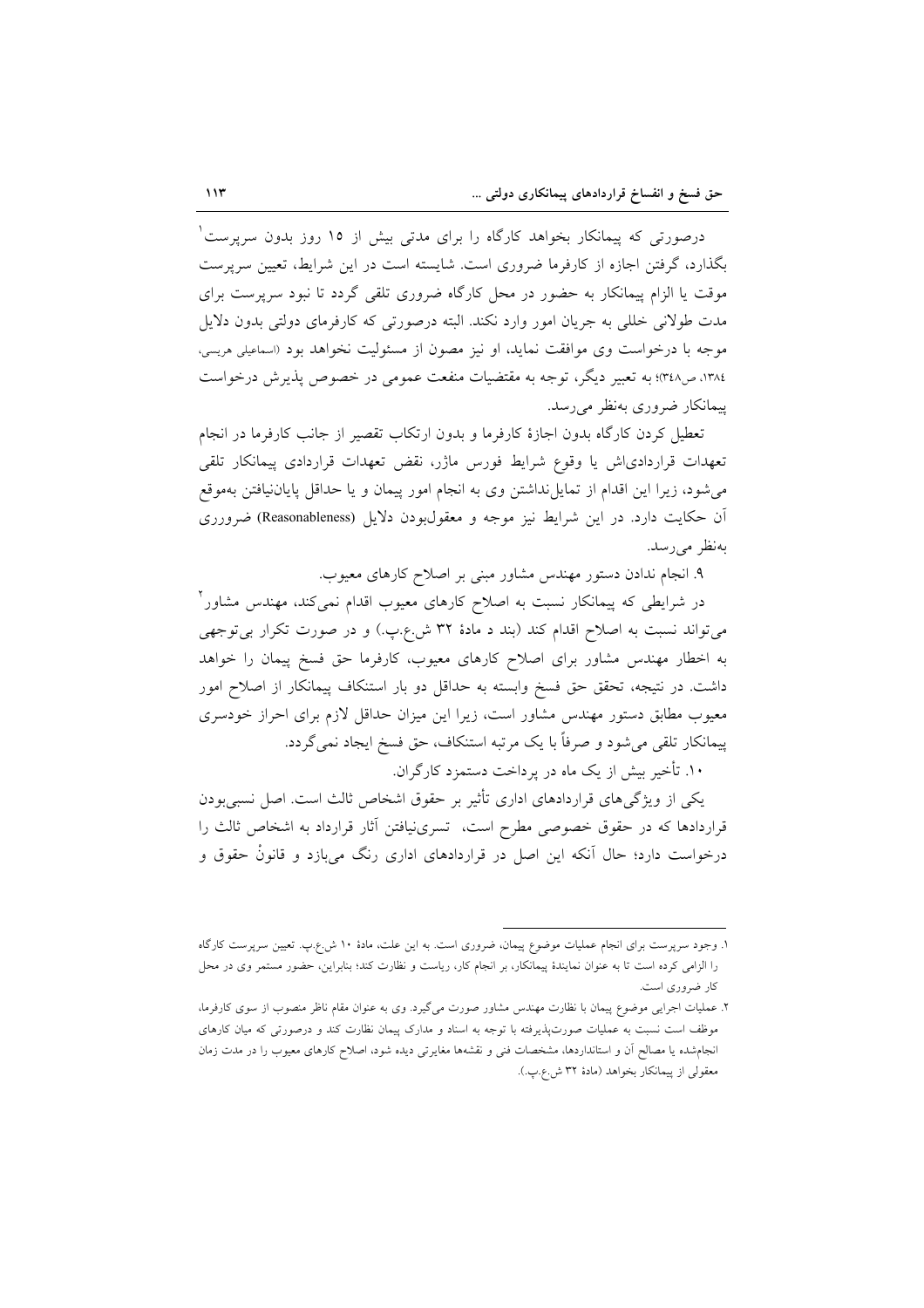تکالیف مدنظر خویش را بر اشخاص ثالث بار میکند. حمایت از کارگران<sup>۱</sup> ولو مستخدم پیمانکار، اقتضای حمایت کارفرمای دولتی را از آنان دارد. در مقام اعمال این حق فسخ، توافقهای خصوصی پیمانکار و کارگران اهمیتی ندارد و متن قانون (در اینجا مقررات) مجری است. از آنجا که پرداخت دستمزد کارگران مستلزم تأمین مالی پیمانکار است، شایسته بود در تحقق اين حق، شرط انجام تعهدات مالي كارفرماي دولتي لحاظ مي شد.

١١. با اثبات شدن پرداخت رشوه از سوى پيمانكار.

یرداخت حقالعمل، یاداش، کمیسیون، هدایا، پورسانت و... جملگی فساد است و از مصادیق رشوه محسوب می شود. گفتنی است هم رشوهدهنده (راشی، در اینجا پیمانکار و عوامل وی) و هم رشوهگیرنده (مرتشی، در اینجا کارفرما) مجرماند و مسئولیت کیفری دارند و به موجب قانون تشدید مجازات مرتکبان اختلاس، ارتشا و کلاهبرداری، محکوم می شوند. البته مسئولیت کیفری مقامات اداری، مانع از طرح مسئولیت اداری ایشان به موجب قانون رسیدگی به تخلفات اداری نخواهد بود (بند ١٧ مادهٔ ٨ قانون رسیدگی به تخلفات اداری). ارتکاب این جرم آنقدر بااهمیت است که قانونگذار در مادهٔ ۹۱ قانون مدیریت خدمات کشوری، بار دیگر نسبت به این موضوع اعلام حساسیت کرده و سازوکار خاصی را برای رسیدگی اداری به آن لحاظ نموده است. بنابه تصریح تبصرهٔ ٤ مادهٔ یادشده، سازمان مدیریت و برنامهریزی (سابق)<sup>آ</sup>اسامی اشخاص حقیقی و حقوقی رشوهدهنده به کارمندان دستگاههای اجرایی را برای ممنوعیت عقد قرارداد به همهٔ دستگاههای اجرایی اعلام میکند. در نتیجه، انعقاد قرارداد با راشیان ممنوع است.

مادهٔ ٤٦ ش.ع.بِ.، یکی از عوامل حق فسخ کارفرمای دولتی را پرداخت رشوه دانسته است. اعمال حق فسخ اختیاری است و وابسته به ارادهٔ ذوالخیار است. آری همان ذوالخیاری که مرتکب فساد شده است، قادر به فسخ پیمانی میشود که وی با دریافت رشوه منعقد کرده است. این بند از مادهٔ ٤٦ بهخوبی شرایط ارتکاب فساد را برای مقامهای اداری فراهم میکند. با توجه به تبصرهٔ مادهٔ ۹۱ قانون مدیریت خدمات کشوری، می توان قائل به بطلان چنین معاملاتی شد. درهرصورت، لازمهٔ اعمال حق فسخ از جانب کارفرمای دولتی در این شرایط، ایفای تمام تعهدات قراردادی وی می باشد. به دیگر سخن، کارفرما باید با انجام کامل و بهموقع تعهدات قراردادی، پاکدستی خویش را در این خصوص اثبات نماید ؓ.

۱. اساساً حمایت از کارگران موجب تکوین حقوق کار شده است و موضوع اجارهٔ اشخاص را از یک امر صرفاً قراردادی موضوع حقوق خصوصی خارج گردانده و تابع برخی نظامات عمومی قرار داده است.

۲. معاونت برنامهریزی و نظارت راهبردی و معاونت توسعهٔ مدیریت و سرمایهٔ انسانی رئیس جمهور (فعلی).

۳. رأى شعبهٔ ۱۸ ديوان عالى كشور بهشماره ٧٨/ ٧٢ /١٨ به تاريخ ٣٠/ ٧/ ١٣٦٨ بر همين مبنا صادر گرديده است (براى مشاهدهٔ رأی ر.ک. به : بازگیر، ۱۳۸٤، صص۵۷–۳۸).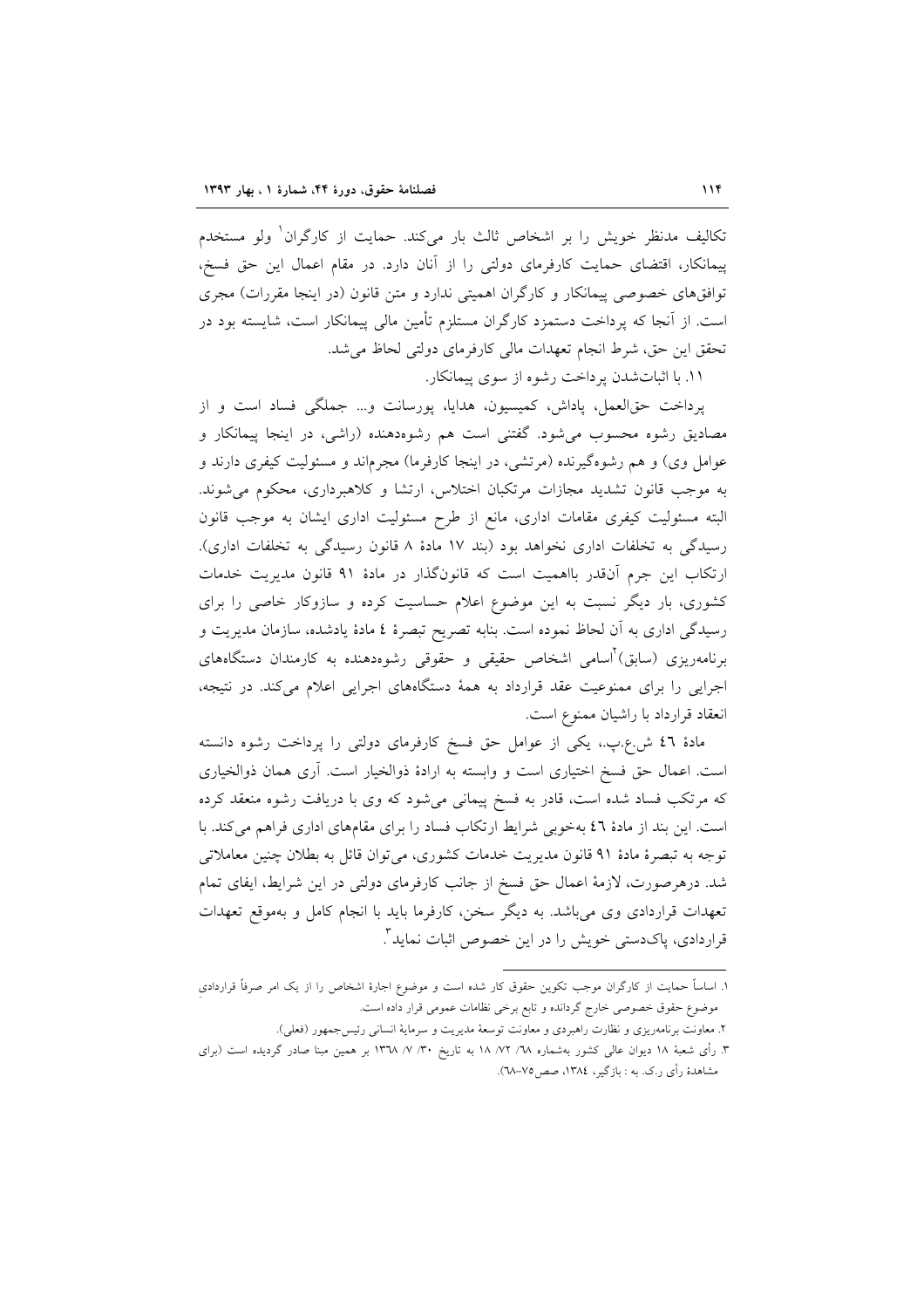در فرآيند اعمال حق فسخ، مراجعه به دادگاه لازم نيست. مطابق بند الف مادهٔ ٤٧ ش.ع.پ.، کارفرما نظر خود مبنی بر فسخ قرارداد را به پیمانکار ابلاغ میکند. در صورت اعتراض پیمانکار به فسخ صورتگرفته، وی باید دلایل خود را به کارفرما اعلام نماید. درهرصورت، نظر کارفرما در این خصوص حاکم خواهد بود.'

برای تحقق حق فسخ در شرایط یادشده، موضوع باید در هیئت سه نفره بررسی شود، اعضای این هیئت تماماً منصوب وزیر یا بالاترین مقام دستگاه اجرایی هستند. نظر این هیئت بايد به تأييد وزير يا بالاترين مقام دستگاه برسد (ذيل بند الف مادهٔ ٤٧ ش.ع.ب.). اين مقرره بيشتر درصدد افزايش بروكراسي اعمال حق فسخ كارفرما بوده است تا تنظيم منطقى أن. زيرا تمامی اعضای این هیئت، منصوب بالاترین مقام مربوط هستند و هیچگونه نظارت بیرونی و حتی درونی بر آن صورت نمیگیرد. ساختار این هیئت راه را برای ارتکاب فساد هموار می کند. دخالت مقامهای اداری نهتنها در انتصاب آنها، بلکه در تأیید دیدگاههای آنان، هرگونه استقلال عملکردی را از این هیئت سلب میکند. حضور اشخاصی خارج از دستگاه یا وزارتخانه مربوط تا حد قابلٍ توجهي از اين موضوع جلوگيري ميكند. پيشنهاد مي شود نمایندهای از سازمان مدیریت و برنامهریزی (سابق) و نمایندهای از وزارت اقتصاد برای تحلیل اقتصادی فسخ پیمان در این هیئت حضور داشته باشند. همچنین شایسته است حضور نمايندهاي از سازمان بازرسي كل كشور بهعنوان عضو ناظر (بدون داشتن اختيارات اجرايي) (برای تعمیق در موضوع، ر.ک. راسخ، ۱۳۸۸) در جلسات این هیئت، ضروری تلقی گردد. درهرصورت، وجود این هیئت با ساختار کنونی نیز میتواند به مثابه مانعی بروکراتیک بهصورت هرچند جزئی برای مهار قدرت افسار گسیختهٔ مقامات اداری بهکار آید. تصمیمات صادرشده بهوسیلهٔ این هیئت، قابل شکایت در دیوان عدالت اداری خواهد بود؛ بر این مبنا که آیا فسخ اعمال شده (تصمیم اداری) ازسوی مقامات اداری و تأییدشده بهوسیلهٔ این هیئت، مطابق موجبات مندرج در مادهٔ ٤٦ ش.ع.پ. بوده است يا خير؟

مقررات ش.ع.پ. در هیچ شرایطی حق فسخ پیمانکار را تصریح نکرده است، ولی مصادیقی هم وجود دارد که وی مختار به فسخ پیمان میگردد. چنین وانمود شده که پایاندادن به پیمان در این شرایط نیز از جانب کارفرما بوده است. در همهٔ قراردادهایی که اشاره می گردد بعد از تعلق ارادهٔ پیمانکار به خاتمه پیمان، وی درخواست پایان یافتن پیمان را به موجب مادهٔ

۱. گفتنی است، «پیمانکار به هیچ عنوان نمیتواند فسخ پیمان را به عنوان یکی از موارد اختلاف موضوع مادهٔ ٥٣ شرایط عمومی پیمان تلقی کند و چنانچه برای خود حقی قائل باشد میتواند به دادگاه صلاحیتدار رجوع کند بدون اینکه این مراجعهٔ وی بتواند مانع اجرای مفاد مادهٔ ٤٧ گردد» مسند رأی شعبهٔ ١٨ دیوان عالی کشور به شمارهٔ ١٨/٦٧٨/٧٣ مورخهٔ ۱۳۷۳/۱۱/۳۰. برای مشاهدهٔ رأی ر.ک. همان، (رأی شمارهٔ ۳٤).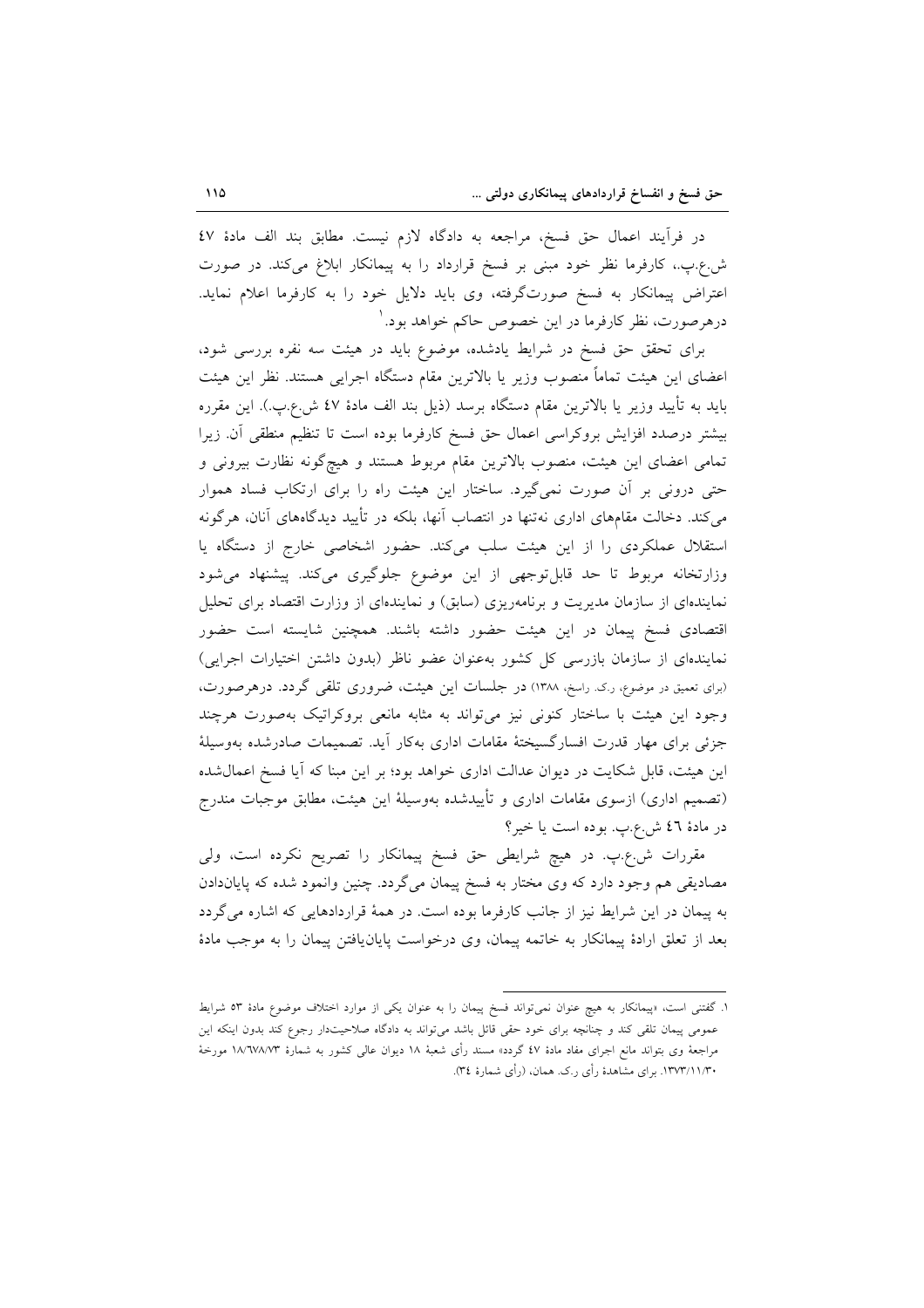٤٨ به كارفرما تقديم ميدارد. طبق مقررات موجود، كارفرما موظف به اعمال فسخ است و در صورت استنکاف، می توان به دادگاه مراجعه نمود و پیمان را از آن راه پایان داد. صلاحیت کارفرما در این شرایط، تکلیفی بوده و نمیتواند جز به فسخ پیمان، تصمیم دیگری اتخاذ کند. ٰ اگرچه در این شرایط صراحتاً به حق فسخ پیمانکار اشارهای نشده است، اما ماهیت این مواد بهگونهای تنظیم شده که استقرار حق فسخ برای پیمانکار مراد بوده است ٔ.

همانگونه که گذشت، تأخیر در انجام کارهای محوله، مهمترین و بیشترین موجبات حق فسخ برای کارفرما تلقی می شود. ارائهٔ خدمات عمومی باید به هنگام نیاز و مطابق احتیاجات عمومی صورت پذیرد. صرف ارائهٔ خدمات عمومی کفایت نمی کند، بلکه این ارائه باید در زمان مطلوب انجام شود. البته تصميم كارفرما مبنى بر بقا يا فسخ پيمان، بايد با توجه به همهٔ اوضاع و احوال قضیه باشد؛ بهصورتیکه به بهترین نحو در راستای تأمین منافع عمومی صورت گیرد. این موضوع از صلاحیتهای اختیاری(Discretionary Competences) کارفرما تلقى مىشود.

#### ب) حق فسخ مبتني بر مقتضيات منافع عمومي

یکی از تمایزات حقوق قراردادهای اداری با قراردادهای خصوصی، دخالت عنصر منفعت عمومی است. مقامات عمومی بهعنوان کارگزاران حفظ و تأمین منافع عمومی دارای صلاحیتها و اختیاراتی هستند که با احکام و قواعد حقوق خصوصی متفاوت است. این رشته از اختیارات بهگونهای تدوین شده که تنها در قراردادهای اداری قابل بررسی است و درج برخی از آنها در قراردادهای خصوصی موجب بطلان قرارداد میشود. پارهای دیگر از این اختیارات نیز به ترتیبی است که اساساً اشخاص خصوصی حاضر به درج آنها در قرارداد نیستند و بهنوعی شرایط استثنایی خصوصی بهشمار میآیند.

حق فسخ به علت مقتضیات منافع عمومی، از جنس قواعد و احکام حقوق عمومی است که در حقوق خصوصی نظیر ندارد. مادهٔ ٤٨ ش.ع.پ. به کارفرمای دولتی حق فسخ بنابر

۱. از مهمترین موجبات حق فسخ پیمانکار، میتوان به اینها اشاره کرد: تأخیر در تحویل،دادن کارگاه از جانب کارفرما به موجب مادهٔ ۱۸ ش.ع.پ.؛ افزایش مبلغ اولیهٔ پیمان به بیش از بیست و پنج درصد، بدون رضایت پیمانکار به موجب بند الف مادهٔ ۲۹ ش.ع.پ؛ مخالفت پیمانکار با ادامهٔ تعلیق برای مدت بیش از سه ماه به موجب مادهٔ ٤٣ ش.ع.پ.

۲. یکی از نویسندگان، این شرایط را ذیل عنوان تسلط بر انفساخ پیمان آورده و معتقد است که اینها دقیقاً خیار فسخ نیست، بلکه از شرایط انفساخ پیمان است و در آن شرایط، پیمانکار مسلط به انفساخ پیمان میگردد (اسماعیلی هریسی، ۱۳۸٤، صص۳٦۳–۳٦٢) این در حالی است که در انفساخ، قرارداد قهراً خاتمه میbیابد و در تحقق آن، اراده اثری ندارد. اگرچه ممکن است در مرحلهٔ انعقاد قرارداد، طرفین با قیدنمودن شرط فاسخ، آن معامله را در صورت تحقق شرایطی منفسخ بدانند، اما اين موضوع تأثيري در قهري بودن انفساخ ندارد.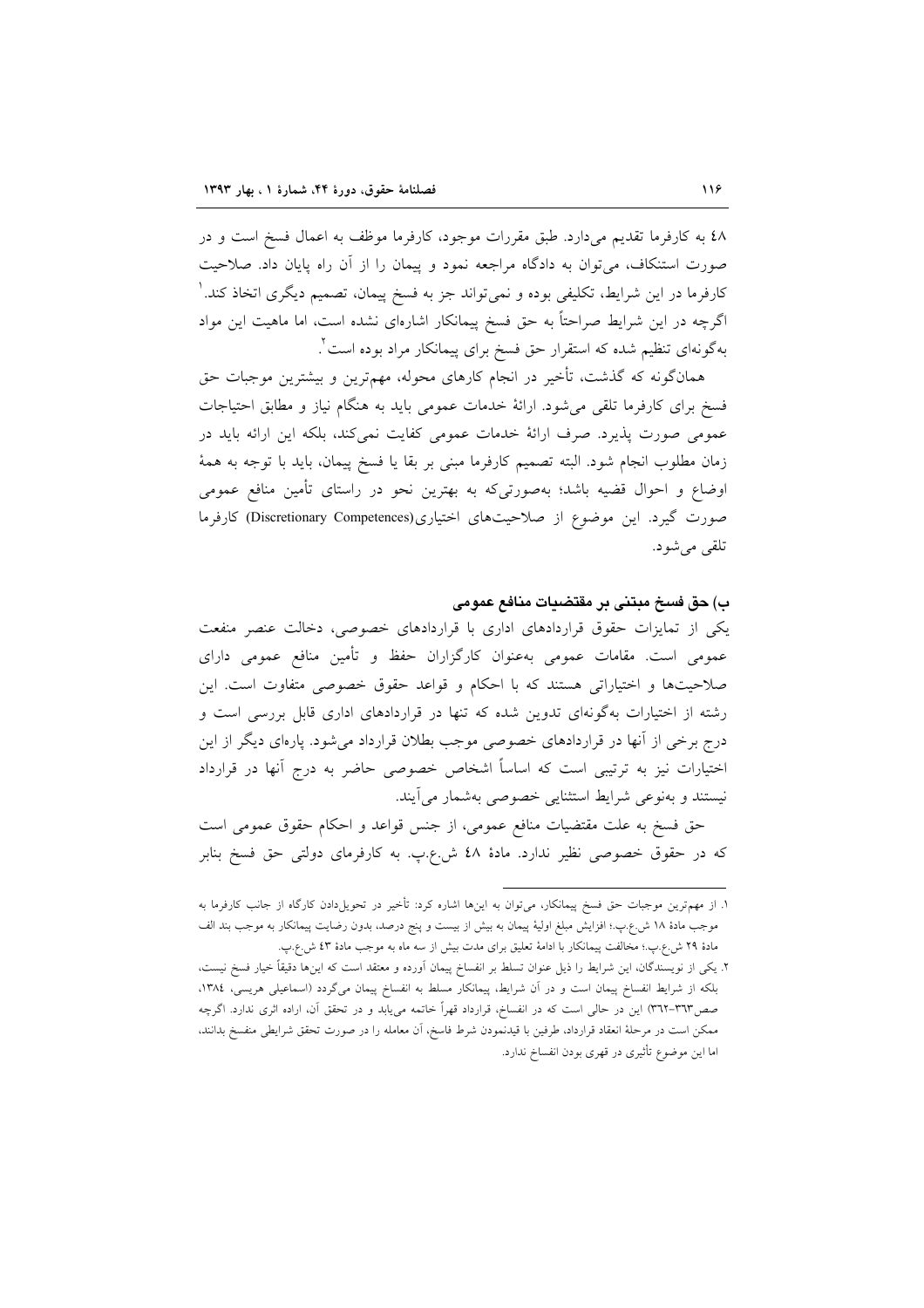مقتضیات منافع عمومی را داده است. به موجب این ماده، چنانچه قبل از پایان یافتن کارهای موضوع پیمان، کارفرما بدون اّنکه از سوی پیمانکار تقصیری صورت پذیرفته باشد، بنابر مصلحت خود یا علل دیگر تصمیم به پایاندادن پیمان بگیرد، میتواند آن را فسخ کند. این مقامهای اداری هستند که صلاحیت تشخیص منفعت عمومی را دارند. اعمال این حق محدود به دورهٔ خاصی نیست و کارفرما قادر است در هر مرحلهای از کار، پیمان را فسخ کند. نکات زیر در این زمینه شایان ذکر است:

١. تنظيم مادهٔ ٤٨ ش.ع.پ.، توأم با ابهام و كليگويي است. در اين ماده به مصلحت خود (کارفرما) یا علل دیگر، به عنوان موجبات فسخ پیمان اشاره شده است. شایسته بود از واژهٔ «مردم» یا «عمومی» به جای «خود» استفاده میشد، دیگر اینکه معلوم نیست که علل دیگر کدام است؟ این کل<sub>ی </sub>گوی<sub>ح</sub>ها، راه را برای فساد مقامهای اداری باز میگذارد. بهطور کلی، تأمین منفعت عمومی تنها دلیل موجه حق فسخ قراردادهای اداری به موجب این ماده است و نباید عواملی خارج از منفعت عمومی در این خصوص دخالت داشته باشد.' قانونiویسی به مثابه یک فن، کاری تخصصی شمرده می شود؛ بنابراین انشای قوانین و مقررات باید با کمال دقت، روشنی و خالی از هرگونه ابهام و کلی گویی صورت پذیرد.

٢. اعمال این حق در گذشته وابسته به این بود که ٧٥ درصد از کار موضوع پیمان انجام نشده باشد؛ یعنی بهگونهای نباشد که کارفرمای دولتی در مراحل پایانی به دلایل کلی و ناموجه قادر به فسخ پیمان گردد. چنانچه عملیات پیمان پیشرفت قابل توجهی داشته باشد، دیگر فسخ پیمان منطقی و موجه بهنظر نمی رسد، زیرا این فسخ برای کارفرما هزینههایی را به همراه خواهد داشت که بهمراتب، بیشتر از بقای پیمان خواهد بود.

۳. شایسته بود «جهات» اعمال این حق بهروشنی تبیین میشد و کارفرما موظف به درج آن در ابلاغیهٔ فسخ میگردید. این موضوع میتوانست تاحدودی از سوءاستفادهٔ مقامهای اداری بکاهد. بدیهی است این جهات صرفاً باید ناظر به منافع عمومی باشد و در هر زمینهای نیز دلایل موجه و قابل قبولی ارائه گردد.

٤. اعمال نظارت سازمانهای نظارتی از قبیل دیوان محاسبات کشور و سازمان بازرسی کل کشور، چه به صورت فعال یا منفعل و یا مصداقی، از راه سازوکارهایی چون ارسال ابلاغیههای فسخ به سازمان بازرسی، لزوم تحلیل اقتصادی فسخ پیمان در خصوص دیوان محاسبات، شايسته بەنظر مى رسد.

١. به تعبیر یکی از نویسندگان، هنوز در کشور ما، ماهیت حقوق عمومی، اصول حاکم بر آن و قلمرو آن بهدرستی روشن نشده است (نوین، ۱۳۹۰، صص۱۸۳–۱۸۲).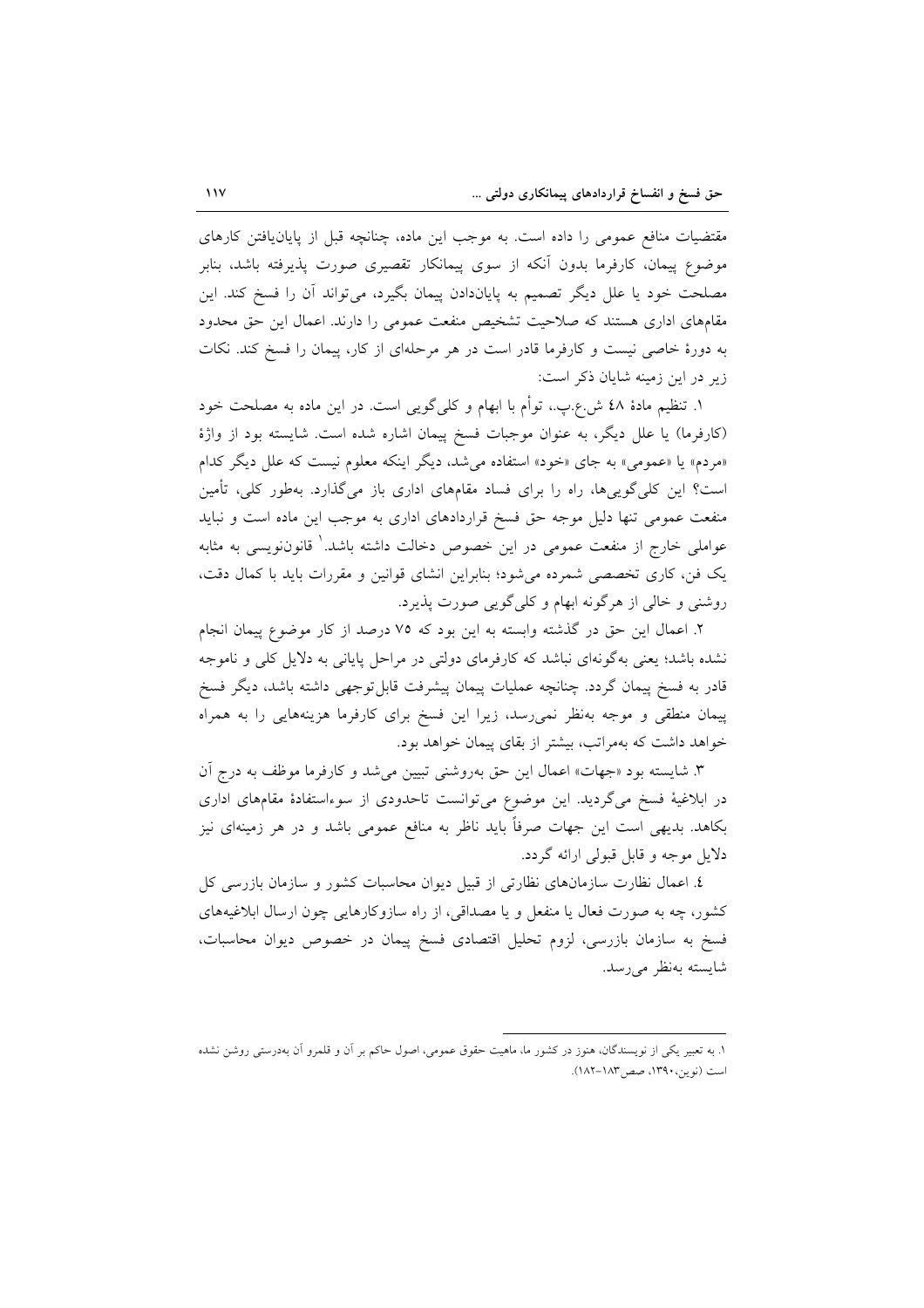٥. گرچه اختیار فسخ پیمان بنا به منافع عمومی به موجب مادهٔ ٤٨ قانونی جلوه می کند، اما با عناصر اصل حکومت قانون که همان پیش بینی پذیری حقوقی و قطعیت حقوقی است، هماهنگی ندارد. موارد فسخ پیمان بهمنظور فراهمکردن منافع عمومی باید تا حد امکان بر شمر ده شو د.

٦. مادهٔ ٤٨ حاوى شرط خيار نامحدود براى كارفرماى دولتى است. پرسشى كه مطرح می شود این است که آیا درج خیار شرط دائمی، باطل و مبطل عقد نیست؟ توضیح آنکه به موجب مادهٔ ٤٠١ قانون مدنی درصورتی که برای خیار شرط، مدت تعیین نشده باشد، هم شرط و هم عقد باطل است. زیرا این موضوع موجب ایجاد غرر در معامله می شود و وضعیت طرف مقابل را (من عليه الخيار) را در حالت نامعلوم و مبهمي قرار مي دهد ْ.

در خصوص صحت درج این شرط در قراردادهای اداری بهنظر می رسد: اولاً، مدت پیمان محدود است و طرفین بهطور ضمنی میدانند که خیار شرط در نهایت به مدت پیمان خواهد بود و به این دلیل، با تعیین مدت پیمان، از این شرط نیز تلویحاً رفع ابهام صورت می گیرد. دوم و مهم تر آنکه، نظام حقوق قراردادهای اداری، مستقل از حقوق خصوصی است. ممکن است موضوعی که در قرارداد اداری شرط قراردادی است، در قرارداد خصوصی، مبطل عقد نیز محسوب شود. نتیجه آنکه وضعیت نابرابر و ویژهٔ قرارداد اداری، لزوم تدارک منافع عمومی در شرایط خاص و توجه به استقلال حقوق قراردادهای اداری، اقتضای صحت شرط یادشده را دار د.

۳. بررسی و تحلیل انفساخ قراردادهای پیمانکاری دولتی

در این بند در قالب دو مبحث به بررسی و تحلیل انفساخ، ماهیت و موجبات آن در شرایط عمومي پيمان مي پردازيم.

الف) بررسی و تحلیل موجبات انفساخ قراردادهای پیمانکاری دولتی

انفساخ، يكي از موجبات قهري اختتام قراردادهاست. موجبات انفساخ، گاه قانوني و گاه قراردادی است.<sup>۲</sup> ممکن است طرفین قرارداد اداری هنگام انعقاد قرارداد شرط فاسخی را قرار

۱. در حقوق خصوصی دربارهٔ صحت چنین شرطی، دو نظر وجود دارد: گروه اول، در این موقعیت شرط را معین میدانند، زیرا طرفین از قبل میدانند که برای همیشه خیار وجود دارد (امامی، ۱۳۸۹، ص۶۸۹). میرزای نائینی و شیخ موسی خوانساری در منیهالمطالب (جلد ۲، ص٤٠) قائل به بطلان شرط و عقد هستند، به این علت که مفاد شرط، وصف التزام به عقد را از بین

۲. در شکل اول، قانون تحقق شرایط خاصی را موجب انفساخ قرارداد میداند و به محض وقوع آن شرایط، قرارداد خاتمه می یابد؛ مثل تلف مبیع قبل از قبض (مادهٔ ۳۸۷ قانون مدنی). در شکل دوم، تراضی مبنای اختتام قرارداد می شود؛ به این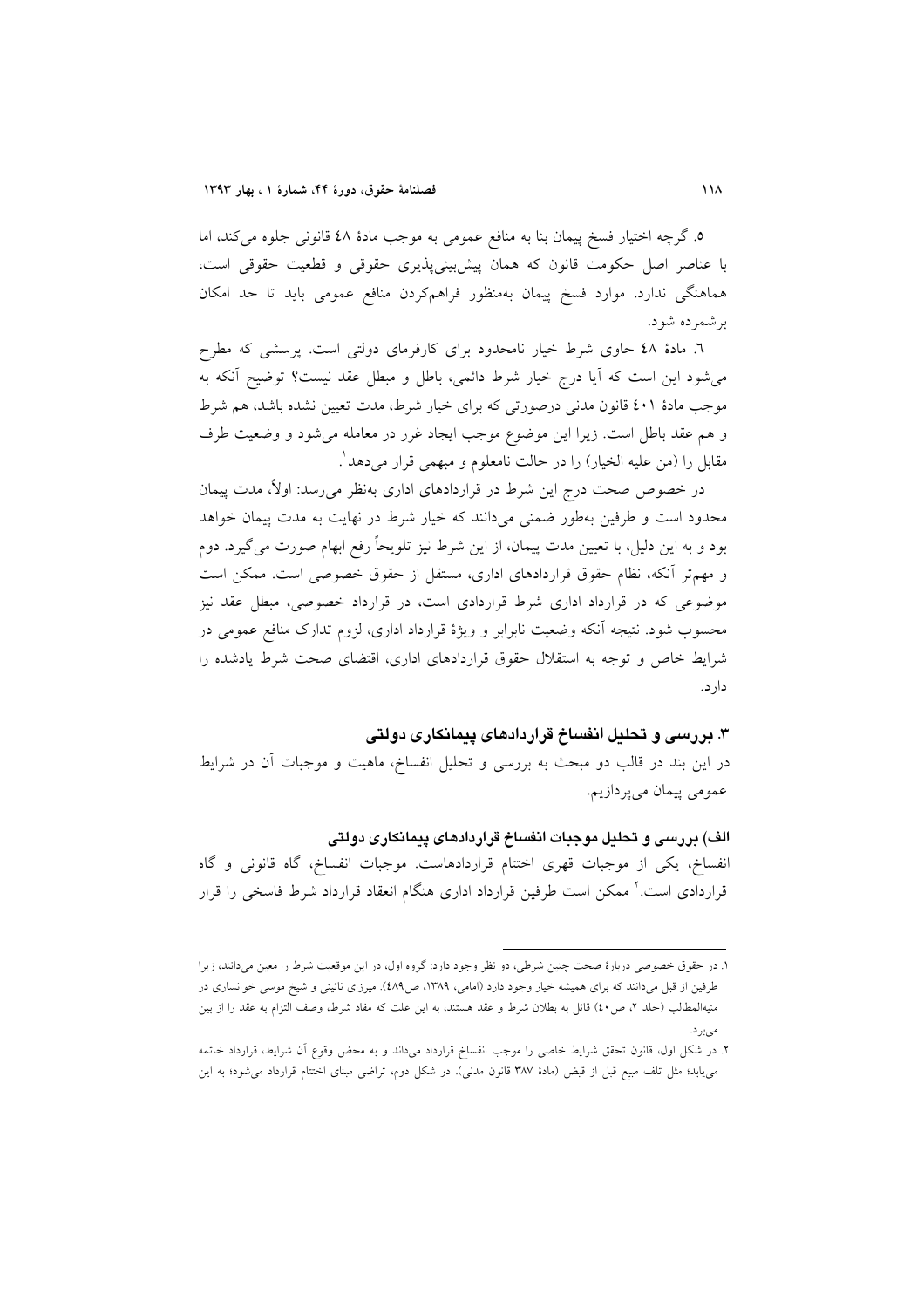دهند؛ بهنحوی که مثلاً تأخیرهای کمتر از حد، عامل ایجاد حق فسخ مندرج در مادهٔ ٤٦ ش.ع.پ.، موجب انفساخ قرارداد گردد.

۱. انحلال شركت پيمانكار

با وقوع انحلال ٰ (فارغ از سبب یا اسباب آن) شرکت مربوط، دیگر در عالم اعتبار وجود نخواهد داشت، لذا از انجام امور پیمان ناتوان است. در نتیجه، جریان امور پیمان متوقف میشود. در این شرایط، بهناچار باید پیمان را خاتمه یافته تلقی کرد. انحلال شرکت پیمانکار، از موجبات انفساخ پیمان بهشمار می آید.

جزء ١٠ بند الف مادة ٤٦، انحلال شركت پيمانكار را يكي از موجبات ايجاد حق فسخ کارفرما پنداشته است؛ بهطوری که وی قادر به ادامه پیمان یا فسخ آن میگردد، حال آنکه با توضیح پیشین بهروشنی معلوم میشود در چنین شرایطی اساساً پیمانی باقی نمی،ماند که كارفرما حق فسخ آن را داشته باشد، زيرا شخصيت حقوقي ييمانكار كه لازمة قانوني بودن فعالیتهای آن است، زوال یافته و دیگر شرکتی در عالم اعتبار وجود ندارد تا امکان فسخ پیمان مربوط به آن وجود داشته باشد.

۲. ورشکستگی یا توقیف ماشینآلات و اموال پیمانکار بهگونهای که موجب توقف یا کندی پیشرفت کار شود.

ورشکستگی از شرطهای انحلال شرکت تجاری محسوب شده که درپی آن، شخصیت حقوقی تاجر زوال یافته و پیمان منعقده میان وی و کارفرمای دولتی منفسخ میشود. لحاظ نمودن ورشکستگی به عنوان سببی مستقل از انحلال شرکتها در بند الف مادهٔ ٤٦ ش.ع.پ. فاقد مبنای قانونی است.

توقیف ماشینآلات و اموال پیمانکار، از زمینههای ایجاد حق فسخ قرارداد اداری تلقی شده است. شرط استقرار این حق نیز ایجاد کندی یا توقف جریان کار، بیان شده است. برای تشخيص اين موضوع چند ملاک وجود دارد: اول اينکه طول مدت توقيف به چه ميزان است؟ با توجه به داراییهای پیمانکار اَیا امکان رفع توقیف در اَیندهٔ نزدیک وجود دارد یا نه؟ ممکن

ترتیب که طرفین به هنگام انعقاد قرارداد، وقوع حوادث یا اعمالی را موجب انفساخ قرارداد قرار میدهند. در هر دو شکل، تحقق انفساخ امری غیرارادی و قهری است. به همین دلیل از انفساخ به «انحلال قهری قرارداد» تعبیر میکنند.

١. حيات شركتها با تأسيس آنها و مماتشان با انحلال صورت ميگيرد. اگرچه بعد از انحلال جزئاً از شخصيت حقوقي برخوردار هستند، ولي اين شخصيت حقوقي صرفاً براى انجام امور تصفيه و انحلال أنهاست. اهليت (Capacity) شرکتها، نه به صورت عام بلکه به صورت محدود در چارچوب انجام هدف و موضوع شرکت مندرج در اساسنامه مطرح است و با پایان شخصیت حقوقی شرکتها، دیگر صلاحیت انجام هیچیک از امور مادی و حقوقی را که تا به حال داشتند، ندارند گفتنی است تا پایان عملیات تصفیه، شخصیت حقوقی شرکتها باقی است. البته این صرفاً برای انجام امور تصفیه خواهد بود(در این خصوص ر.ک. مادهٔ ۲۰۸ قانون تجارت و مادهٔ ۲۰۸ لایحه قانونی اصلاح قانون تجارت). دومی صراحتاً به باقیماندن شخصیت حقوقی شرکت تا پایان تصفیه اشاره دارد (همچنین ر.ک. اسکینی، ۱۳۸۵، صص٤٨-٤٧).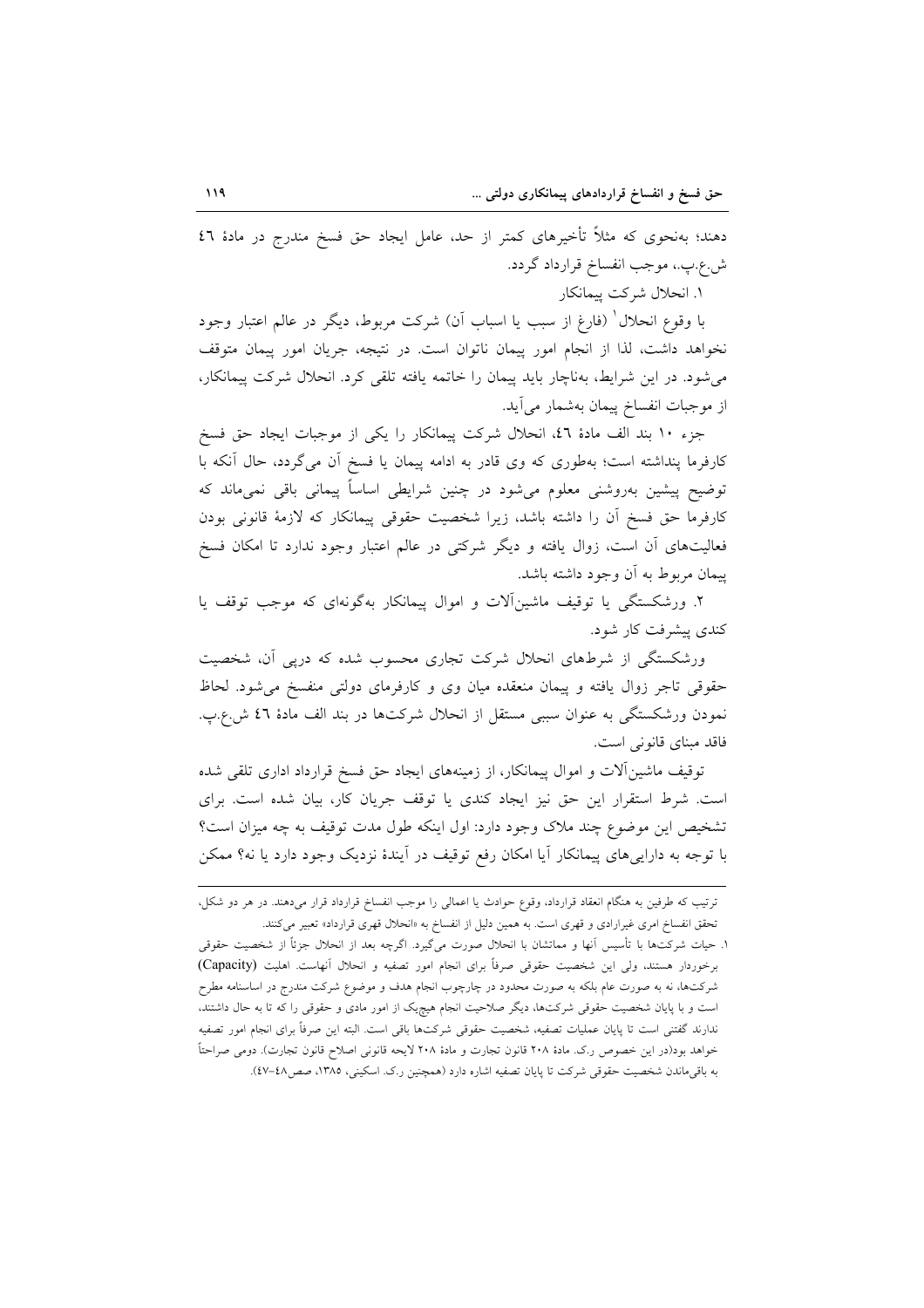است دیون وی به اندازهای باشد که استیفای آن بهناچار از راه همین ماشینآلات و اموال صورت گیرد. دیگر آنکه چه میزان از ماشینآلات و اموال پیمانکار توقیف شده است؟ آیا توان ادامهٔ کار با ابزارهای موجود وجود دارد؟ توجه به ضروریبودن ماشینآلات توقیفی برای بررسی امکان ادامهٔ کار ضروری است. در صورت توقیفشدن ماشینآلات اصلی و ضروری پیمانکار و یا تعداد قابل توجهی از ماشین آلات فرعی، ادامهٔ جریان کار غیرممکن بوده، یا با کندی و سختی همراه خواهد بود. درهرصورت، در ارزیابی این مسئله، تشخیص کارفرما ملاک است. بهنظر میرسد درج این موضوع به عنوان یکی از موجبات صلاحیت تکلیفی کارفرما مبنی بر فسخ، به منفعت عمومی نزدیکتر است و لحاظنمودن آن بهعنوان یکی از موجبات حق فسخ کارفرما، برخلاف منافع عمومی است. استمرار خدمات عمومی و لزوم تسریع در ارائهٔ آن، لزوم هماهنگی خدمات و نیازها و رفع آنها در حداقل زمان ممکن، انفساخ قرارداد اداری را در این شرایط اقتضا دارد.

# ب) بررسی و تحلیل موجبات در حکم انفساخ قراردادهای اداری

در این مبحث مواردی بررسی می شود که در نهایت، ارادهٔ کارفرمای دولتی است که به پیمان پایان میدهد، اما ازأنجا که به موجب بند ب مادهٔ ٤٦، در این شرایط کارفرما مکلف به فسخ پیمان است، در صورت تحقق آن شرایط می توان پیمان را خاتمه یافته فرض کرد، زیرا صلاحیت کارفرما تکلیفی بوده و ارادهٔ وی لزوماً باید در راستای پایاندادن به پیمان کارسازی شود. نهاد وضع كنندهٔ مقررات با تنظیم این شرایط بر آن بوده است تا به محض وقوع آن، فارغ از تشخیص و ارزیابی کارفرمای دولتی، پیمان خاتمه یابد. جنس این شکل از اختتام، به نظر انفساخ می رسد و شرطهای یادشده همچون شرطهای فاسخ است.

## ١. واگذاری پیمان به شخص ثالث

واگذاری کل پیمان به موجب بند الف مادهٔ ۲٤ ش.ع.پ. ممنوع است، زیرا به موجب آن، پیمانکار حق واگذاری پیمان به دیگران را ندارد. به پیوست بخشنامهٔ مورخ ۱۳۷۸/۳/۳ سازمان، دستورالعملی صادر شد که در شرایط خاصی این واگذاری را ممکن میسازد (دستورالعمل نحوهٔ تکمیل و تنظیم موافقتنامه، ش.ع.بِ.، شرایط خصوصی پیمان و مقررات مربوط به آنها، ردیف ۲-۲، به نقل از همان، صص٢٥٤(٣٥٣)؛ بهاین ترتیب که چنانچه در تشکیلات پیمانکار به صورت غیرارادی وضعیت خاصی ایجاد گردد، بهگونهای که ادامهٔ کار مقدور نباشد، دستگاه اجرایی می تواند براساس

۱. این واگذاری به دو شکل صورت می،پذیرد: واگذاری کل پیمان و واگذاری جزء پیمان. در شکل اول، پیمانکار کل امور پیمان را به دیگری انتقال میدهد و خودش دیگر متصدی امری نخواهد بود، در شکل دوم، وی بخشی از امور پیمان را به دیگری منتقل میکند و خودش هنوز مسئول اصلی و نهایی تدارک پیمان باقی میماند.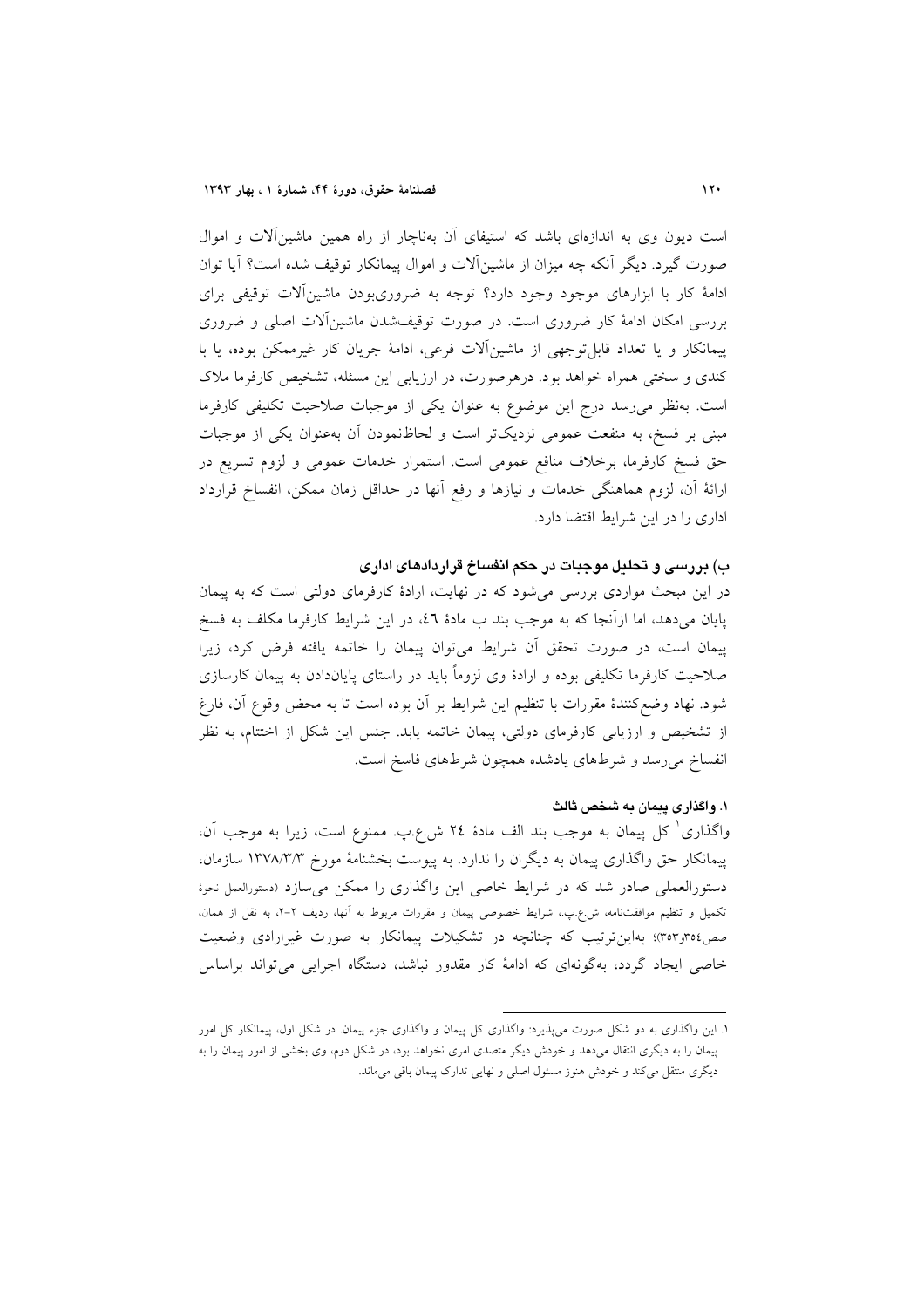پیشنهاد پیمانکار با جایگزینی پیمانکار دیگری موافقت نماید. این دستورالعمل، مفاد ش.ع.پ. را تخصیص زده است و از لحاظ حقوقی نامعتبر است، زیرا بخشنامه در درجهٔ بالاتری نسبت به دستورالعمل قرار دارد و فقط با هنجار برابر یا بالاتر ممکن است نسخ یا تخصیص زده شه د. ۱

در شرایط واگذاری جزء پیمان، ش.ع.ب. امکان این نوع از انتقال را برای تسهیل و تسریع در اجرای قسمت یا قسمتهایی از عملیات موضوع پیمان صادر میکند، البته به شرط آنکه منتقل[لیه را از واگذاری کار به دیگری ممنوع کند (بند ب مادهٔ ٢٤). رعایت جهات یادشده (تسهیل و تسریع امور) در این نوع از واگذاریها الزامی است؛ افزون بر اینکه این واگذاریها نباید به تعدادی باشد که پیمانکار اصلی را متکفل امور فرعی و حاشیهای کند و یا وی را اساساً از انجام امور پیمان معاف سازد. در صورت انتقال کل پیمان، قرارداد منعقده غیرنافذ بوده، دراصلٌ تنفيذ آن با ارادهٔ كارفرما امكان،يذير است. اما مطابق جزء ١ بند ب مادهٔ ٤٦، در صورت تحقق این موضوع، کارفرما مکلف به فسخ پیمان است و نمیتواند با تنفیذ قرارداد منعقده حیات آن را استمرار بخشد. نتیجه آنکه با انجام واگذاری کل پیمان، کارفرما مکلف به فسخ پیمان گردیده، عملاً پیمان خاتمه یافته تلقی میشود. ازآنجا که ارادهٔ کارفرما صرفاً باید در راستای پایاندادن به قرارداد بهکار آید، میتوان این شرط را در حکم انفساخ قرارداد اداری دانست.

#### ٢. شمول قانون منع مداخله

در صورت ایجاد تغییرات در صاحبان سهام، مدیران یا بازرسان شرکت پیمانکار، بهگونهای که پیمانکار مشمول قانون منع مداخلهٔ کارکنان دولت در معاملات دولتی مصوب ۱۳۳۷ش قرار گیرد، به موجب مادهٔ ٤٤ ش.ع.پ.، پیمان فسخ میگردد. در اینجا منظور از فسخ، در حکم انفساخ است. در این شرایط نیز کارفرما مکلف به فسخ است و با تحقق شرط یادشده می توان پیمان را پایانیافته فرض کرد.

در صورت ایجاد تغییرات در دستگاههای دولتی یا کارفرما و در نتیجه، مشمول قانون یادشده قرار گرفتن نیز امکان انفساخ پیمان وجود دارد؛ به شرط آنکه پس از اعلام پیمانکار، مانع قانونی برطرف شود و یا اینکه پیمانکار مراتب را بهموقع به کارفرما اعلام نکند (ذیل مادهٔ ٢٤ ش.ع.پ.). با تحقق شرايط يادشده، كارفرما ناگزير از فسخ پيمان خواهد بود. آنچه از فسخ اراده میشود، پایاندادن قهری و اجباری پیمان است که با انفساخ همخوانی بیشتری دارد.

١. گفتنی است، هماکنون میان مقررات دولتی ایران به لحاظ شکلی و محتوایی، انسجام منطقی وجود ندارد. ممکن است بخشنامهای صادر شود که ماهیت آییننامه داشته باشد و برعکس.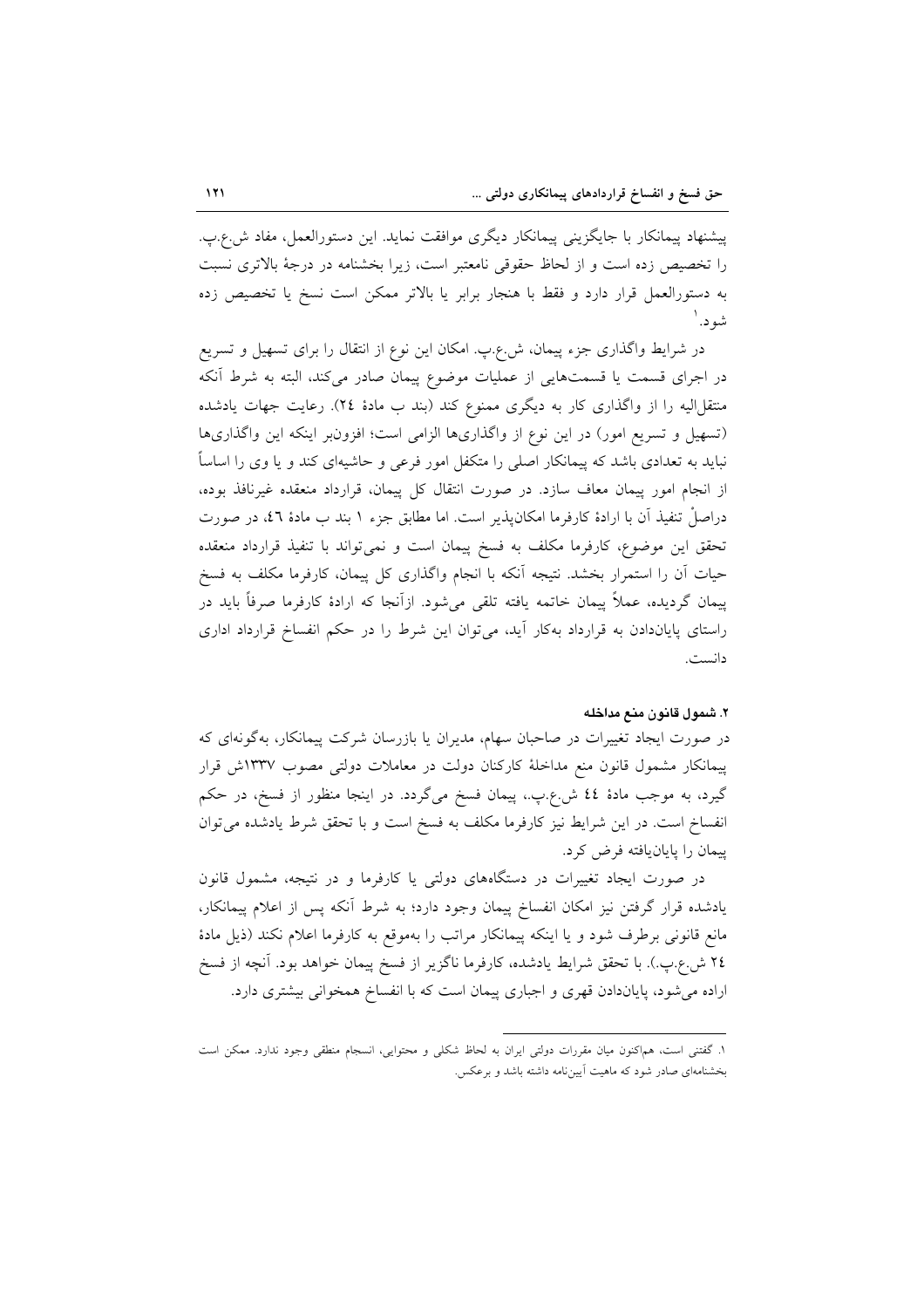مطالب پیش گفته مربوط به شرایطی است که پیمانکار هنگام کار مشمول قانون منع مداخله قرار می گیرد. در فرضی که وی از آغاز، یعنی قبل از انعقاد پیمان، مشمول قانون یادشده باشد، به موجب صدر مادة ٤٤، پيمان فسخ مي گردد. اين مقرره بهصراحت مغاير ذيل مادة ٤ قانون منع مداخله است که به موجب آن، در این فرض قرارداد باطل است. ماهیت ش.ع.پ.، بخشنامه است و در ردیف مقررات دولتی قرار میگیرد و نمیتواند حاوی مقرراتی برخلاف قوانین باشد. این بخش از مادهٔ ٤٤ به علت مغایرت با قانون ، قابل ابطال در دیوان عدالت اداری است و دادگاهها باید از ترتیب اثر دادن به آن خودداری کنند. در خصوص ذیل مادهٔ ٤٤ که به موجب آن، پیمانکار هنگام انجام قرارداد مشمول قانون یادشده میگردد؛ بهنظر می رسد در شرایطی که رفع مانع قانونی صورت میگیرد، بقای پیمانْ قانونی تلقی میشود. ولی در شرایط دیگر باید پیمان را منفسخ فرض کرد. در این شرایط، پیمان بدون وجود مانع قانونی حیات خود را آغاز کرده، اما در میانهٔ راه با مانع قانونی برخورد میکند؛ در این شرایط پیمان بهصورت قهری منحل میشود. بنابراین، این بخش از مادهٔ ٤٤ نیز برخلاف قانون یادشده است، زیرا پایاندادن به قرارداد را وابسته به اعمال فسخ از سوی کارفرمای دولتی میداند. اگرچه صلاحیت وی در این شرایط تکلیفی است و باید از آن با عنوان در حکم انفساخ نام برد، ولی هنوز اعمال ارادهٔ کارفرمای دولتی شرط شکلی پایان یافتن قرارداد بوده و این موضوع برخلاف قانون یادشده و البته قابل ابطال در دیوان عدالت اداری است.

### نتىجە

حقوق قراردادهای اداری، نظامی مستقل از حقوق قراردادهای خصوصی است که دارای اصول، قواعد، احکام، منابع و مراجع رسیدگی کننده متمایزی نسبت به شرایط مشابه در حقوق خصوصی است. این رشته در ایران از رشد و بالندگی لازم برخوردار نبوده و تنها عناصری از یک نظام مستقل را بهعاریه گرفته است. همچنان تفکرات حقوق خصوصی بر پهنای حقوق قراردادهای اداری سایه افکنده است. حق فسخ و انفساخ قراردادهای پیمانکاری دولتی نیز همچون این موضوع کاملاً مطابق مقتضیات حقوق عمومی تنظیم نشده است؛ چراکه اصول و قواعد این رشته مدون نیست و مراجع رسیدگیکنندهٔ مستقلی در این خصوص وجود ندارد و منفعت عمومي، مفهومي كلي، مبهم و نامشخص پنداشته شده است.

بررسی مقررات موجود، حاکی از وجود حق فسخ قراردادهای پیمانکاری دولتی بهعلت تخلفات پیمانکار و بنابر مقتضیات عمومی است. در شکل اول، هرچند در کنار کاستی های غیرقابل اغماض هنجاری و ساختاری، مقررات نسبتاً مشخص و مدونی وجود دارد، اما در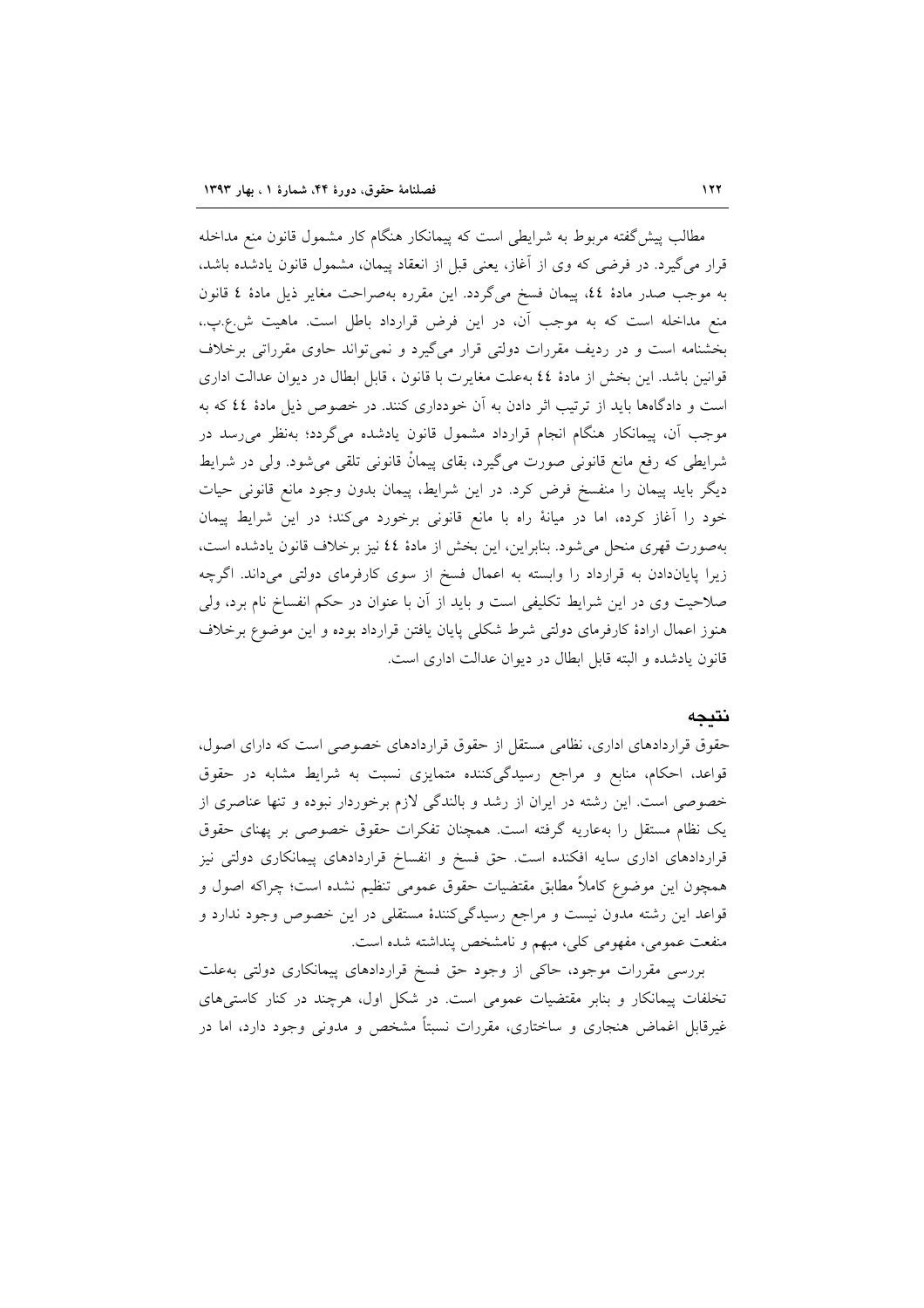شکل دوم، شاهد وجود حق فسخ گسترده، نامحدود و کلی هستیم که راه را برای فساد مقامهای اداری باز می گذارد.

# منابع و مآخذ

## الف) كتابها

۱. اسکینی، ربیعا (۱۳۸۵). **حقوق تجارت: شرکتهای تجاری**. جلد اول، چاپ دهم، تهران: سمت. ۲. اسماعیلی هریسی، ابراهیم (۱۳۸۹). **شرح حقوقی پیمان**. چاپ چهاردهم، تهران: انتشارات معاونت برنامهریزی و نظارت راهبردي رئيس جمهور. ۳. اسماعیلی هریسی، ابراهیم (١٣٨٤). **مبانی حقوقی پیمان**. چاپ اول، تهران: یادآوران. ٤. امامي، سيدحسن (١٣٨٩). حقوق مدنى. جلد ٣، چاپ ششم: اسلاميه. ۵. انصاری، ولیالله (١٣٧٤). کلیات حقوق اداری. تهران، چاپ اول، تهران: میزان. ٦. انصاري، ولي الله (١٣٧٧). كليات حقوق قرادادهاي اداري. چاپ اول، تهران: حقوقدان. ۷. بازگیر، یدالله (۱۳۸٤). منتخب آ**راء دیوان عالمی کشور در قراردادها**. چاپ دوم، تهران: فردوسی. ۸ حبیبزاده، محمدکاظم (۱۳۹۰). <mark>اصول حاکم بر قراردادهای دولتی</mark>. چاپ اول، تهران: انتشارات جاودانه، جنگل. ۹. راسخ، محمد (۱۳۸۸). **نظارت و تعادل در نظام حقوق اساسی**. چاپ نخست، تهران: دراک. ۱۰. سنجابی، کریم (۱۳٤۲). حقوق اداری ایران. تهران: زهره. ۱۱. شهیدی، مهدی (۱۳۸۹). **حقوق مدنی: آثار قراردادها و تعهدات**. جلد۳، چاپ چهاردهم، تهران: مجد . ۱۲. صفایی، سید حسین، (۱۳۵۱). **حقوق مدنی تعهدات و قرارداها**. جلد ۲، موسسه عالی حسابداری، تهران. ۱۳. طباطبائ<sub>ی</sub> مؤتمنی، منوچهر (١٣٧٤). حقوق اداری. چاپ اول، تهران: ميزان. ١٤. كاتوزيان، ناصر (١٣٨٧)(الف). قواعد عمومي قراردادها. جلد ٣، چاپ پنجم، تهران: انتشار. ١٥. كاتوزيان، ناصر (١٣٨٧)(ب). قواعد عمومي قراردادها. انحلال قرارداد، جلد ٥، جاب ينجم، تهران: انتشار. ۱٦. کشاورز، بهمن (۱۳۸۱). **آئین تنظیم قراردادها**. چاپ اول، تهران: نشر کشاورز. ۱۷. لنگرودی، محمدجعفر (۱۳۵٤). **حقوق تعهدات**. جلد اول: انتشارات مؤسسه عالی امور قضائی و اداری قم. ۱۸. محقق داماد، سیدمصطفی (۱۳۸۷). ق<mark>واعد فقه بخش مدنی ۲</mark>. چاپ هشتم، تهران: سمت. ۱۹. نعمتی، سعید، شهابی، سیدمحمدرضا (۱۳۸۹). مفاهیم شرایط عمومی پیمان در قراردادهای پیمانکاری. چاپ اول: پردازشگران. ۲۰. نوین، پرویز (۱۳۹۰). **اصول حقوق عمومی**. چاپ اول، تهران: جنگل و تدریس. ۲۱. نهرینی، فریدون (۱۳۸۵). م**اهیت و آثار فسخ قرارداد در حقوق ایران**. چاپ دوم، تهران: گنج دانش. ۲۲. هاشمی، سیدمحمد (۱۳۸۵). حقوق ا**ساسی جمهوری اسلامی ایران**. جلد ۲، چاپ دوازدهم، تهران: میزان.

#### ب) مقالهها

- ۱. خدمتگزار، محسن (بهار و تابستان ۱۳۸۷). «بررسی <mark>تطبیقی حق فسخ به عنوان یکی از چارههای قانونی نقض تعهدات</mark> قراردادي». مجلة تحقيقات حقوقي، شمارة ٤٧، صص١٨٣ تا ٢٠٤.
- ۲. رضائ<sub>ی</sub>زاده، محمدجواد (تابستان ۱۳۸۷). «ویژگی قراردادهای اداری». فصلنامهٔ حقوق، دورهٔ ۳۸، شمارهٔ ۲، صص۱۳۵- $\lambda$
- ۳. طباطبائی مؤتمنی، منوچهر (بهار و تابستان۱۳۸٤). «مفهوم، انواع و قواعد حاکم بر قراردادهای عمومی». مجله پژوهشرهای حقوقي، سال چهارم، شماره ٧.